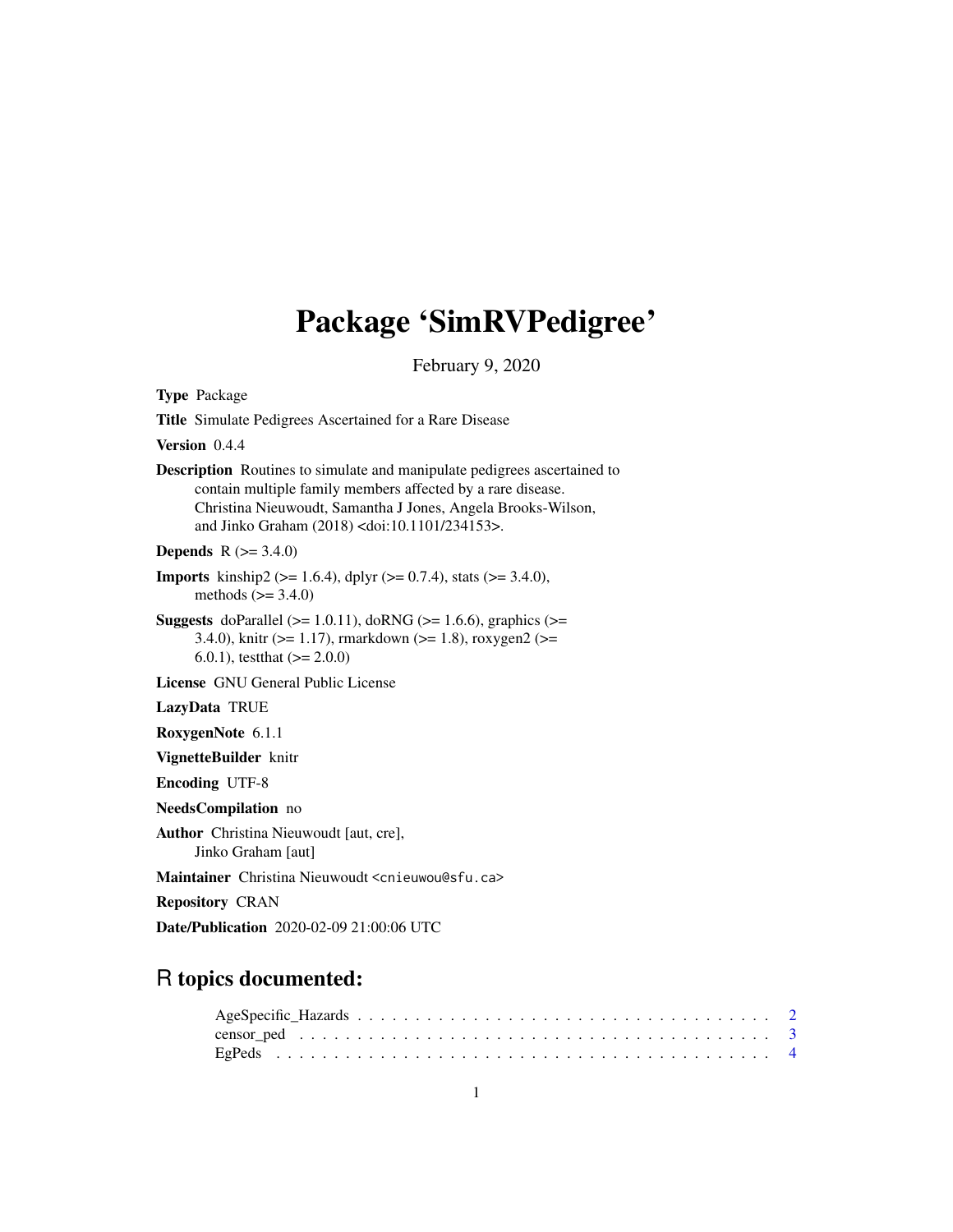<span id="page-1-0"></span>

| Index | 31 |
|-------|----|

#### AgeSpecific\_Hazards *Age-specific hazard rate dataset*

#### Description

A dataset that contains age-specific hazard rates to **roughly mimic**: (1) the age-specific hazard rates for lymphoid cancer in the United States, (2) the age-specific hazard rates for death in the United States, and (3) the age-specific hazard rates for death for individuals, living in the United States, who have been diagnosed with a lymphoid cancer.

#### Usage

data(AgeSpecific\_Hazards)

#### Format

A data frame with 100 rows and 3 variables:

pop\_onset\_hazard The age-specific population hazard rate for lymphoid cancer

unaffected\_death\_hazard The age-specific hazard rate for death in the unaffected population

affected\_death\_hazard The age-specific hazard rate for death in the affected population

#### Details

The AgeSpecific\_Hazards dataset contains age-specific hazard rates which roughly mimic: (1) the age-specific hazard rates for lymphoid cancer onset in the United States, (2) the age-specific hazard rates for death in the United States, and (3) the age-specific hazard rates for death for individuals, living in the United States, who have been diagnosed with a lymphoid cancer. The age-specific hazard rates of lymphoid cancer onset and death in the affected population may be estimated by a program such as the Surveillance, Epidemiology, and End Results Program (SEER), and the age-specific hazard rates of death in the United States may be estimated from actuarial life tables provided by the Social Security Administration.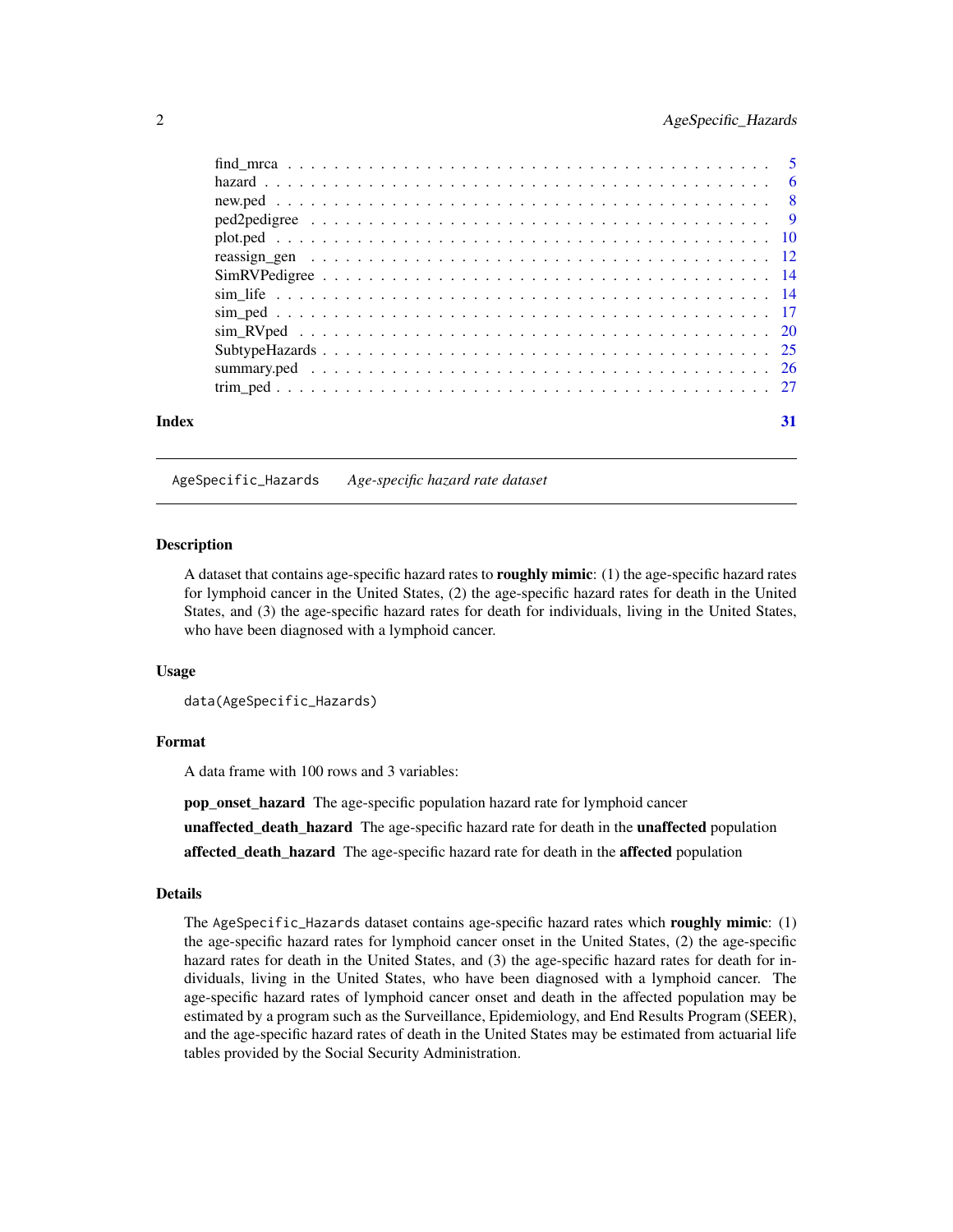# <span id="page-2-0"></span>censor\_ped 3

The three columns in the AgeSpecific\_Hazards dataset provide age-specific hazard rates, in yearly increments, beginning at age 0 and ending with age 100. That is, the values in the first row describe the hazard rates for an individual whose age is contained in the interval [0, 1), while the values in the second row describe the hazard rates for an individual whose age is contained in the interval [1, 2), and so on.

#### References

The Surveillance, Epidemiology, and End Results (SEER) Program. <https://seer.cancer.gov/> Bell, F. C., Miller, M. L. (2005). *Life Tables for the United States Social Security Area, 1900-2100*. Baltimore, Md.: Social Security Administration, Office of the Chief Actuary.

<span id="page-2-1"></span>censor\_ped *Censor pedigree data*

# Description

censor\_ped censors a pedigree of any information that occurs after a specified year.

#### Usage

censor\_ped(ped\_file, censor\_year = NULL)

# Arguments

| ped_file    | An object of class ped. A pedigree generated by sim_ped or sim_RVped, or an<br>object created by the function new ped. See details.                 |
|-------------|-----------------------------------------------------------------------------------------------------------------------------------------------------|
| censor_year | Numeric. The censor year. If not supplied, defaults to the year the pedigree was<br>ascertained, <i>i.e.</i> the proband's onset year. See details. |

# Details

Upon supplying a pedigree and a censor year the censor\_ped function will remove all individuals born after censor\_year and censor all disease onset and death events after the censor\_year.

Users who wish to use censor\_ped for pedigrees not generated by [sim\\_ped](#page-16-1) or [sim\\_RVped](#page-19-1) must use [new.ped](#page-7-1) to create an object of class ped. When creating the ped object please provide as much relevant date information as possible, i.e. years of birth, onset, and death. When present please specify a proband as described in [new.ped](#page-7-1).

By default, censor\_year is set to the year that the pedigree is ascertained, i.e. the year the proband experienced disease onset. However, if ped\_file does not contain the proband identification variable the user must supply a value for censor\_year.

#### Value

The censored pedigree.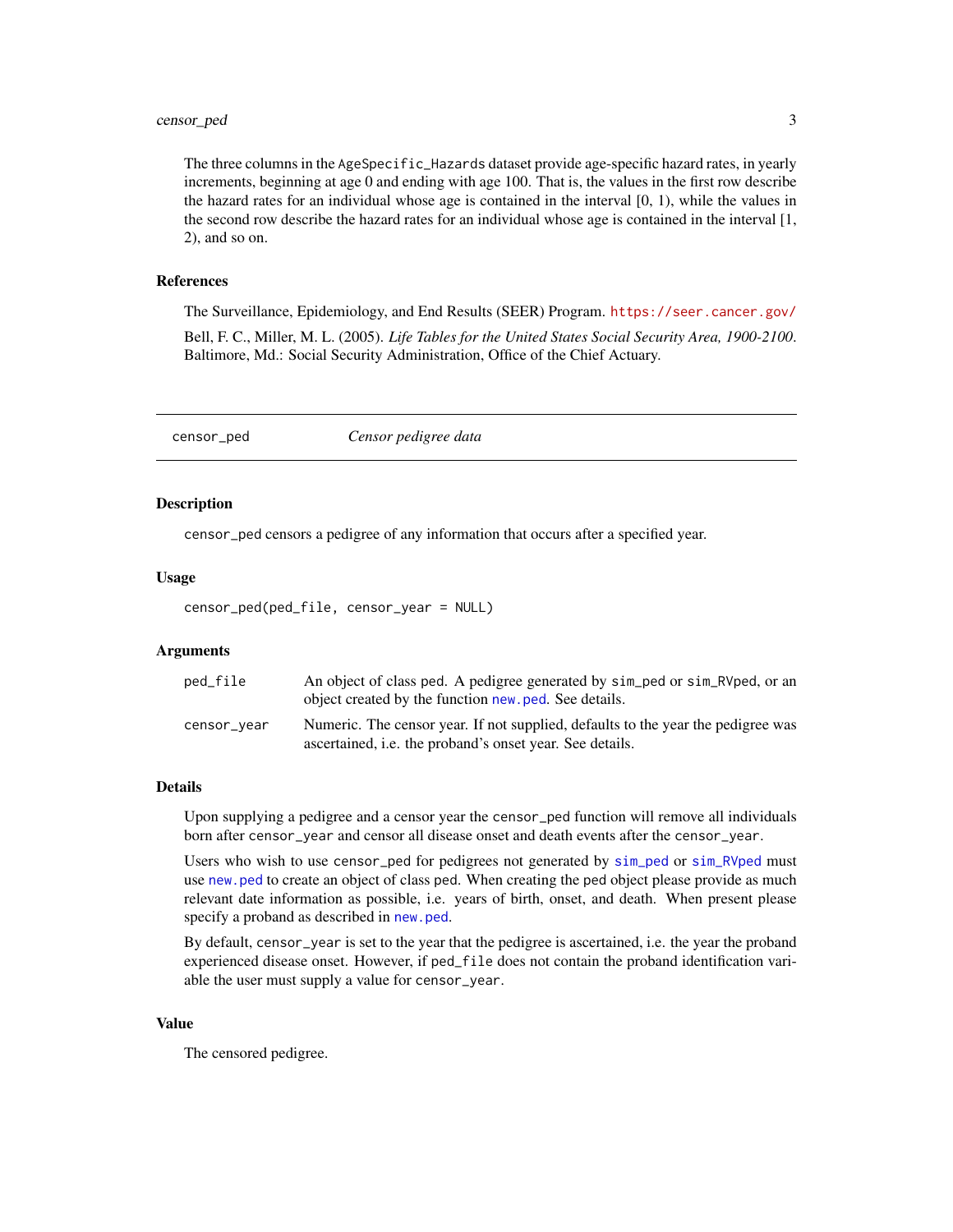# <span id="page-3-0"></span>See Also

[new.ped](#page-7-1)

#### Examples

```
#Read in age-specific harard data and create hazard object.
data(AgeSpecific_Hazards)
haz_obj <- hazard(hazardDF = AgeSpecific_Hazards)
#Simulate a pedigree ascertained for multiple affecteds
set.seed(3)
RVped2015 <- sim_RVped(hazard_rates = haz_obj,
                       num_affected = 2,
                       ascertain_span = c(1900, 2015),
                       GRR = 30, carrier_prob = 0.002,
                       RVfounder = TRUE,
                       stop\_year = 2015,
                       recall_prob = c(1),founder_byears = c(1900, 1905),
                       FamID = 1)[[2]]# Plot the 2015 pedigree
plot(RVped2015)
mtext(side = 3, line = 2, "Reference Year: 2015")
# Censor RVped2015 after 1960
RVped1960 <- censor_ped(ped_file = RVped2015, censor_year = 1960)
# Plot the 1960 pedigree
plot(RVped1960)
mtext(side = 3, line = 2, "Reference Year: 1960")
```
EgPeds *Example pedigrees*

#### Description

A dataset containing five example pedigrees.

#### Usage

data(EgPeds)

# Format

A data frame with 65 rows and 14 variables:

FamID Family identification number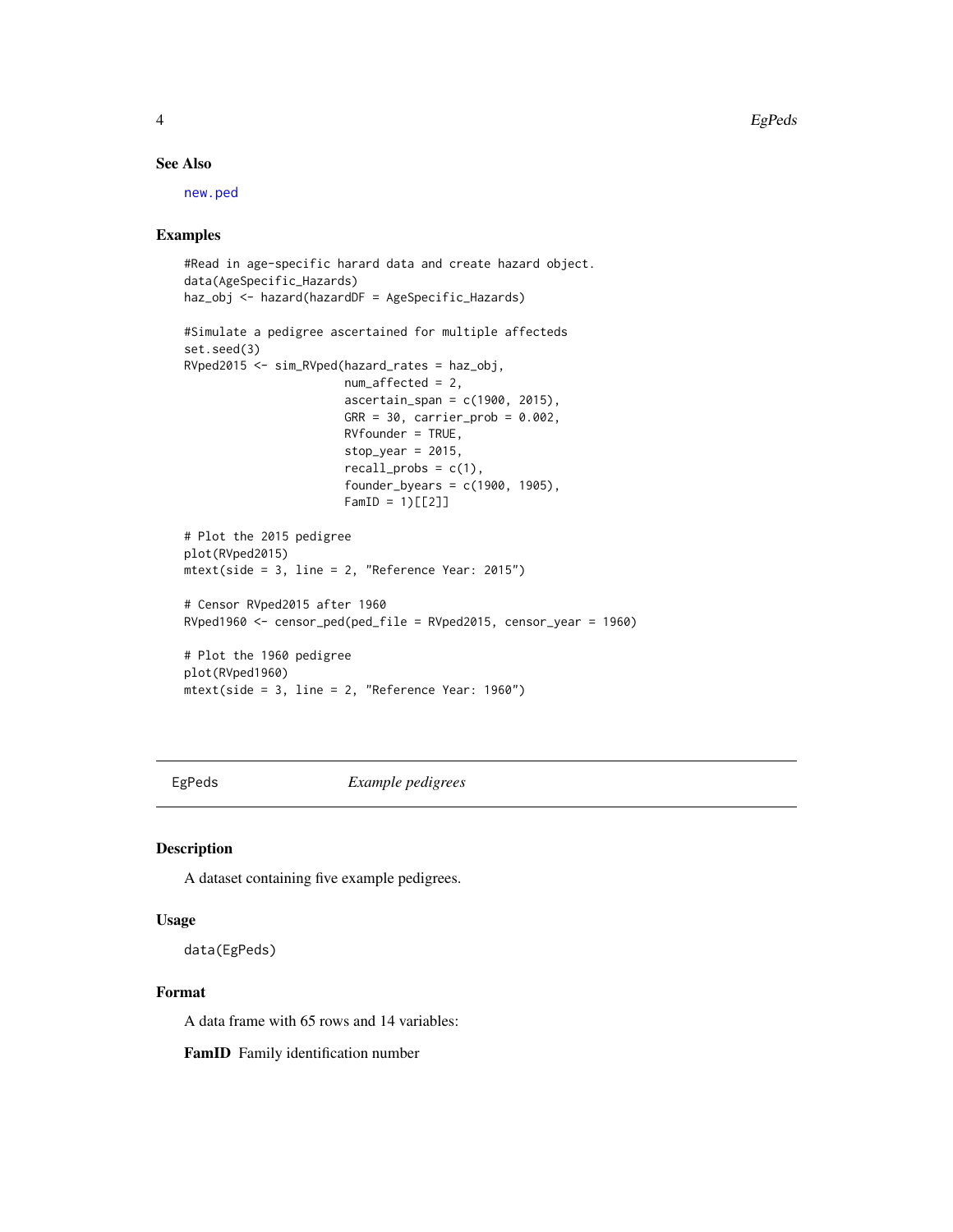- <span id="page-4-0"></span>ID Individual identification number
- sex Gender identification variable:  $sex = 0$  for males, and  $sex = 1$  females.
- dadID Identification number of father
- momID Identification number of mother
- affected Affection status: affected = TRUE if individual has developed lymphoid cancer, and FALSE otherwise.
- DA1 Paternally inherited allele at the assumed disease locus: DA1 = 1 if rare variant is present, and 0 otherwise.
- DA2 Maternally inherited allele at the assumed disease locus: DA2 = 1 if rare variant is present, and 0 otherwise.
- birthYr Year of birth
- onsetYr Year of disease onset, when applicable.
- deathYr Year of death, when applicable.
- RR The subject's relative-risk of disease
- available Availability status, available = TRUE if the individual is unavailable, and FALSE 1 otherwise
- Gen The subject's generation number relative to the founder who introduced the rare variant. That is, the founder who introduced the rare variant will have Gen = 1, his or her offspring will have  $Gen = 2, etc.$
- proband Proband identification variable, proband = TRUE if the individual is the proband, and FALSE otherwise.

find\_mrca *Find the most recent common ancestor of two pedigree members*

# Description

Find the most recent common ancestor of two pedigree members

#### Usage

find\_mrca(ped, ID1, ID2)

#### Arguments

| ped              | A ped object                  |
|------------------|-------------------------------|
| T <sub>D</sub> 1 | The ID of the first relative  |
| TD <sub>2</sub>  | The ID of the second relative |

# Value

The ID of the common ancestor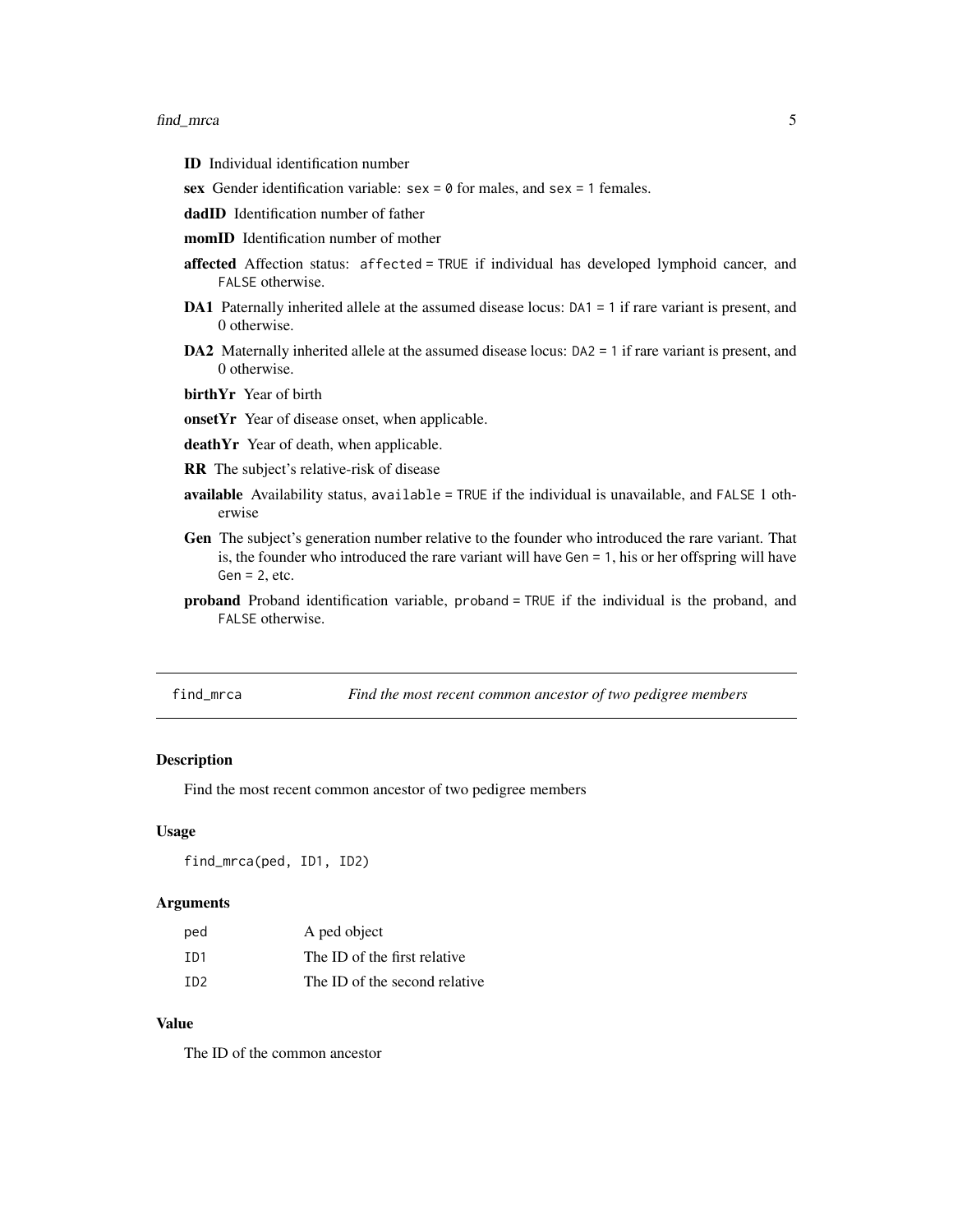#### Examples

```
library(SimRVPedigree)
data(AgeSpecific_Hazards)
set.seed(5)
ex_ped <- sim_ped(hazard_rates = hazard(hazardDF = AgeSpecific_Hazards),
                  GRR = 10, FamID = 1,
                  founder_byears = c(1800, 1900),
                  stop_year = 2020)
plot(ex_ped)
# Find most recent common ancestor of individuals with IDs 19 and 21
find_mrca(ped = ex_ped, ID1 = 19, ID2 = 21)
# Note that someone can be their own most recent common ancestor.
# In the following example, since the individual with ID 8 is the grandmother
# of the individual with ID 21, the find_mrca function returns 8.
find_mrca(ped = ex_ped, ID1 = 8, ID2 = 21)
# For unrelated individuals, the find_mcra function returns NA
find_mrca(ped = ex_ped, ID1 = 8, ID2 = 15)
find_mrca(ped = ex_ped, ID1 = 5, ID2 = 4)
```
<span id="page-5-1"></span>hazard *Create an object of class hazard.*

#### Description

Create a hazard object, required input for [sim\\_RVped](#page-19-1), [sim\\_ped](#page-16-1), and [sim\\_life](#page-13-1) functions.

# Usage

```
hazard(hazardDF, partition = NULL, subtype_ID = NULL)
```
# Arguments

| hazardDF   | Data frame. A data frame continuing the age-specific hazard rate(s) of <i>disease</i><br>in the population of interest, the age-specific hazard rate for <i>death</i> in the <b>un</b> -<br>affected population, and the age-specific hazard rate for <i>death</i> in the affected<br>population. See details. |
|------------|----------------------------------------------------------------------------------------------------------------------------------------------------------------------------------------------------------------------------------------------------------------------------------------------------------------|
| partition  | Numeric vector. The partition of ages, in years, over which to apply the age-<br>specific hazard rates in hazard DF. If not supplied, defaults to a partition that<br>starts at 0 and increases in yearly increments. See details.                                                                             |
| subtype_ID | List. If specifying a disease with multiple subtypes, a list of character subtype<br>IDs. By default, subtype_ID = $NULL$ , i.e. no subtypes to simulate.                                                                                                                                                      |

<span id="page-5-0"></span>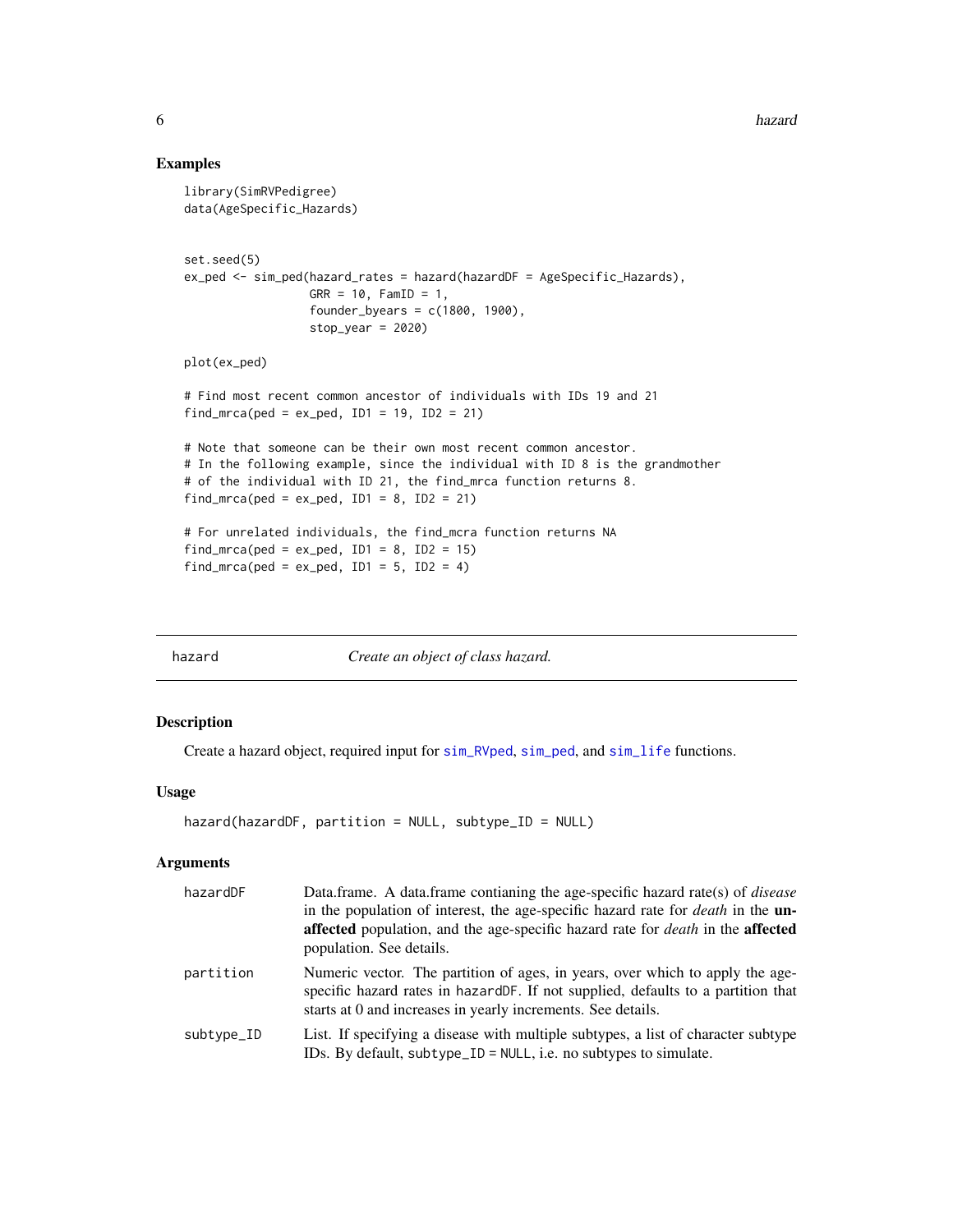#### hazard 7 and 7 and 7 and 7 and 7 and 7 and 7 and 7 and 7 and 7 and 7 and 7 and 7 and 7 and 7 and 7 and 7 and 7

# Details

Users are permitted to specify harzard objects for two scenarios: (1) for a disease without subtypes or (2) for a disease with multiple subtypes.

When simulating a disease *without subtypes*, hazardDF must contain 3 columns that meet the following criteria:

column 1: age-specific hazard rates of *disease* for the population of interest

column 2: age-specific hazard rates of *death* for the unaffected population. If the disease of interest is sufficiently rare, so that death by the disease is rare, the user may choose to use the population, age-specific, hazard rates of death instead.

column 3: age-specific hazard rates of *death* for the affected population.

When simulating a disease *with n disease subtypes*, hazardDF must contain n + 2 columns that meet the following criteria:

column 1: age-specific hazard rates of *disease* for the first subtype of interest

column 2: age-specific hazard rates of *disease* for the second subtype of interest

...

column n: age-specific hazard rates of *disease* for the  $n<sup>th</sup>$  subtype of interest

column n + 1: age-specific hazard rates of *death* for the unaffected population. If the disease of interest is sufficiently rare, so that death by the disease is rare, the user may choose to use the population, age-specific, hazard rates of death instead.

column n + 2: age-specific hazard rates of *death* for an individual affectd by any of the n subtypes.

Users must provide partition in years; e.g. a hazard rate for a baby between 6 months and 1 year of age should have lower bound 0.5 years and an upper bound 1 year. Additionally, partition must apply to all of the age-specific hazard rates in hazardDF.

#### Value

An object of class hazard.

```
# Specifying the hazard rates for a disease
# with only one subtype (or grouped subtypes).
data(AgeSpecific_Hazards)
```

```
head(AgeSpecific_Hazards)
nrow(AgeSpecific_Hazards)
```

```
my_HR <- hazard(hazardDF = AgeSpecific_Hazards)
class(my_HR)
head(my_HR[[1]])
```

```
#NOTE: since partition was not supplied, the partition has been assummed to
# start at 0 and increase in yearly increments.
my_HR[[2]]
```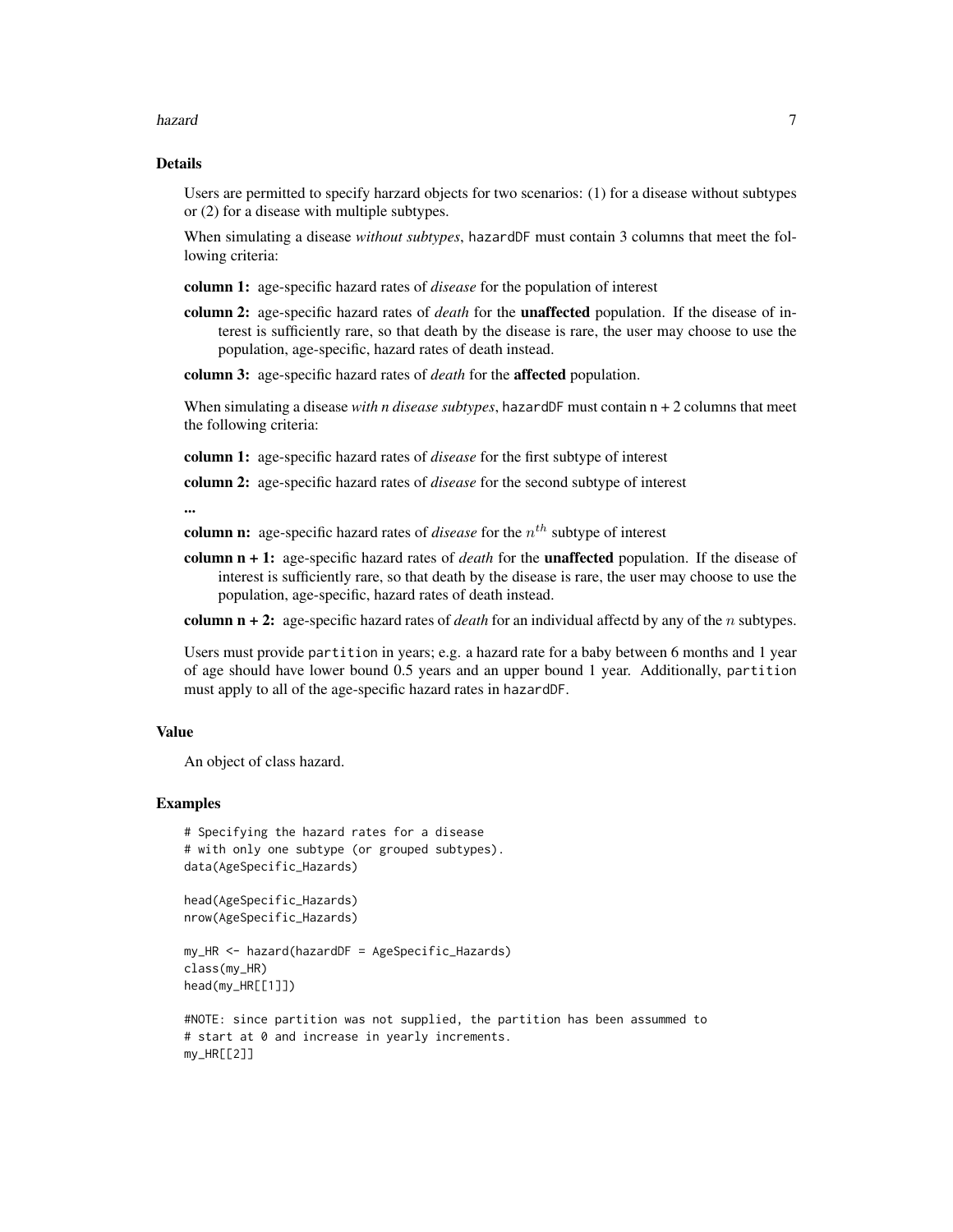# my\_HR

```
# Specifying the hazard rates for a with teo disease subtypes
data(SubtypeHazards)
head(SubtypeHazards)
nrow(SubtypeHazards)
my_SHR <- hazard(hazardDF = SubtypeHazards,
                 subtype_ID = c("Hodgkin Lymphoma", "Non-Hodgkin Lymphoma"))
class(my_SHR)
head(my_SHR[[1]])
my_SHR
```
<span id="page-7-1"></span>new.ped *Create an object of class ped.*

# Description

Create an object of class ped, from a data.frame, required input for [reassign\\_gen](#page-11-1), [censor\\_ped](#page-2-1), and [trim\\_ped](#page-26-1) functions.

#### Usage

new.ped(ped\_file)

#### Arguments

ped\_file Data.frame. A pedigree, see details.

#### Details

The data frame supplied to new.ped, ped\_file, *must* contain the following variables:

| name     | type    | description                                                       |
|----------|---------|-------------------------------------------------------------------|
| FamID    | numeric | family identification number                                      |
| ΙD       | numeric | individual identification number                                  |
| dadID    |         | numeric identification number of father                           |
| momID    | numeric | identification number of mother                                   |
| sex      | numeric | gender identification; if male sex = $\theta$ , if female sex = 1 |
| affected | logical | disease-affection status:                                         |
|          |         | affected = TRUE if affected by disease, and FALSE otherwise,      |

<span id="page-7-0"></span>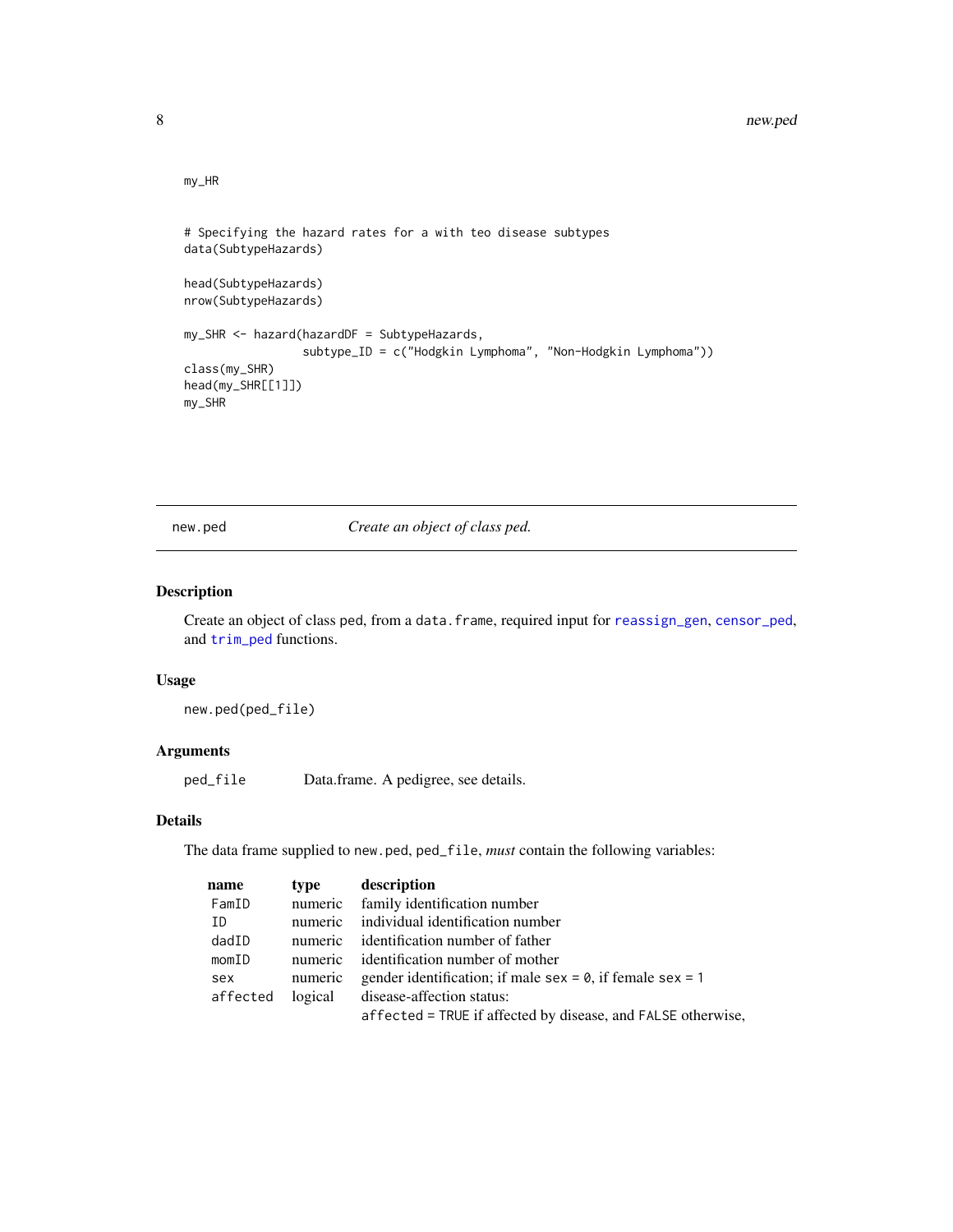# <span id="page-8-0"></span>ped2pedigree 9

Optionally, ped\_file *may* contain any of the following variables:

| name            | type      | description                                                            |
|-----------------|-----------|------------------------------------------------------------------------|
| available       | logical   | availibility status;                                                   |
|                 |           | available = TRUE if available, and FALSE otherwise.                    |
| DA1             | numeric   | paternally inherited allele at the assumed disease locus:              |
|                 |           | $DA1 = 1$ if rare variant is present, and 0 otherwise                  |
| DA <sub>2</sub> | numeric   | maternally inherited allele at the assumed disease locus:              |
|                 |           | $DA2 = 1$ if rare variant is present, and 0 otherwise                  |
| birthYr         | numeric   | the individual's birth year                                            |
| onsetYr         | numeric   | the individual's year of disease onset, when applicable, otherwise NA  |
| deathYr         | numeric   | the individual's year of death, when applicable, otherwise NA          |
| RR.             | numeric   | the individual's relative-risk of disease                              |
| Gen             | numeric   | the individual's generation number relative to the eldest founder.     |
|                 |           | For the eldest founder Gen = 1, for his or her offspring Gen = 2, etc. |
| proband         | logical   | proband identifier:                                                    |
|                 |           | proband = TRUE if individual is the proband, and FALSE otherwise.      |
| subtype         | character | the individual's disease subtype, when applicable, otherwise NA        |

*We note that some of the optional fields above may be required for various ped functions*

# Value

An object of class ped.

# Examples

```
data(EgPeds)
head(EgPeds)
```

```
ped1 = new.ped(EgPeds[EgPeds$FamID == 1, ])
head(ped1, n = 3)
class(ped1)
summary(ped1)
```

```
AllPeds = new.ped(EgPeds)
head(AllPeds)
class(AllPeds)
summary(AllPeds)
```
ped2pedigree *Create a kinship2 pedigree structure from an object of class ped*

# Description

Create a kinship2 pedigree structure from an object of class ped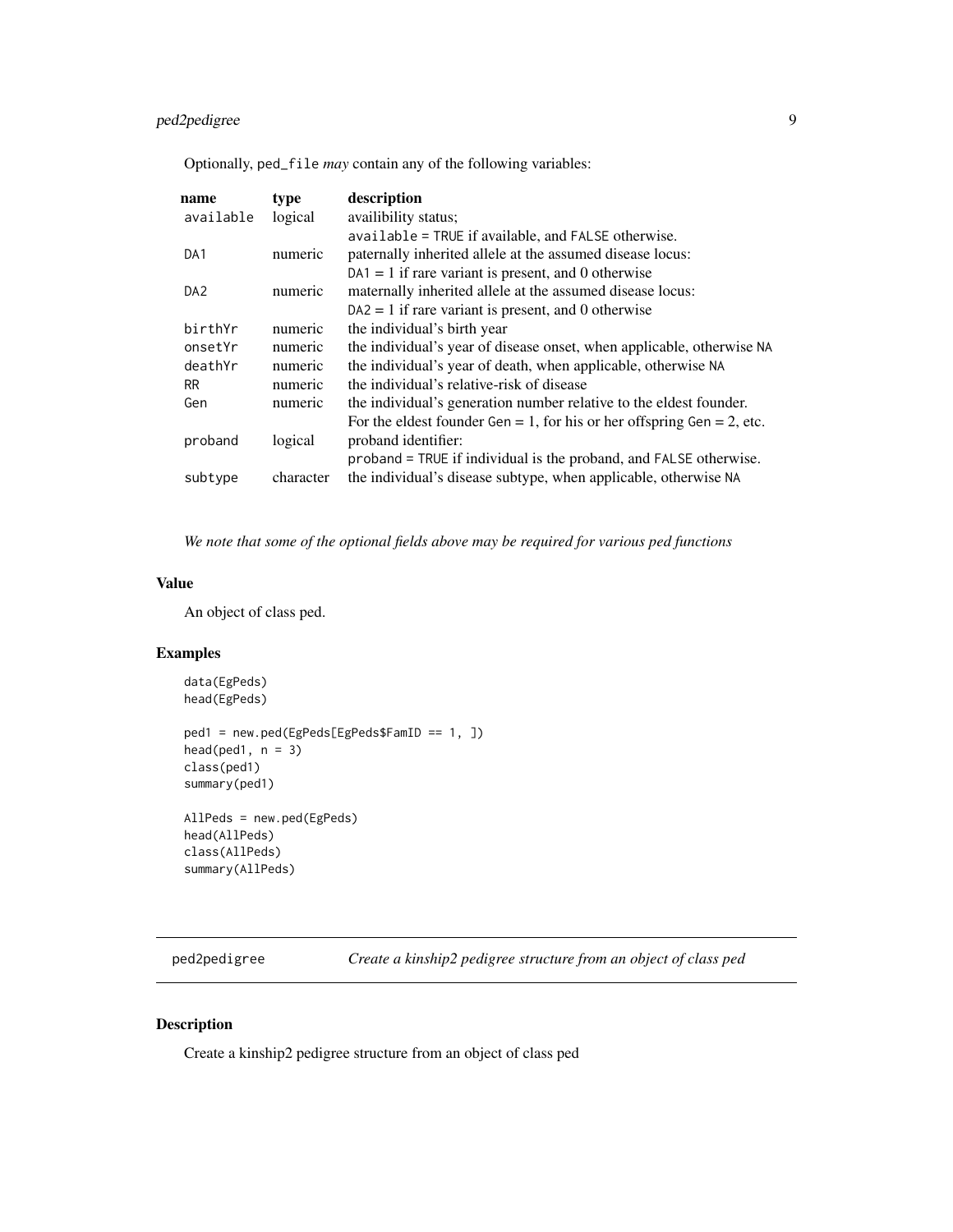# Usage

ped2pedigree(x)

# Arguments

x A ped object.

# Value

A pedigree object. See [pedigree](#page-0-0) for details.

# References

Terry M Therneau and Jason Sinnwell (2015). kinship2: Pedigree Functions. *R package version 1.6.4.* <https://CRAN.R-project.org/package=kinship2>

plot.ped *Plot pedigree*

# Description

Plot pedigree

#### Usage

```
## S3 method for class 'ped'
plot(x, ref_year = NULL, gen_lab = FALSE,
 plot_legend = TRUE, location = "topleft", radius = 0.2,
 density = c(-1, 35, 55), angle = c(90, 65, 40), gen_stretch = 2,
 cex = 1, adj = 1, line = 2, mar = c(5.1, 4.1, 4.1, 2.1), ...
```
# Arguments

| x           | An object of class ped.                                                                                                                                                                                                                                                                                                                                   |  |
|-------------|-----------------------------------------------------------------------------------------------------------------------------------------------------------------------------------------------------------------------------------------------------------------------------------------------------------------------------------------------------------|--|
| ref_vear    | When provided, the reference year for age labels. Users may supply a (numeric)<br>year which will create age labels at the specified year. Alternatively, users may<br>set ref_year = "ascYR", which will create age lables for the year the pedigree<br>was ascertained, when ascertained. By default, ref_year = NULL and no age<br>labels are created. |  |
| gen_lab     | Logical. Should generation labels be printed in the margin. By default, FALSE.                                                                                                                                                                                                                                                                            |  |
| plot_legend | Logical. Should legend for symbol shading be plotted. By default, TRUE.                                                                                                                                                                                                                                                                                   |  |
| location    | The location for the pedigree legend, as in pedigree legend. Options in-<br>clude: "topleft", "topright", "bottomright", or "bottomleft". By de-<br>fault, $location = "topleft".$                                                                                                                                                                        |  |
| radius      | The radius size for the pedigree legend, as in pedigree. Legend. By default,<br>radius = $0.2$ .                                                                                                                                                                                                                                                          |  |

<span id="page-9-0"></span>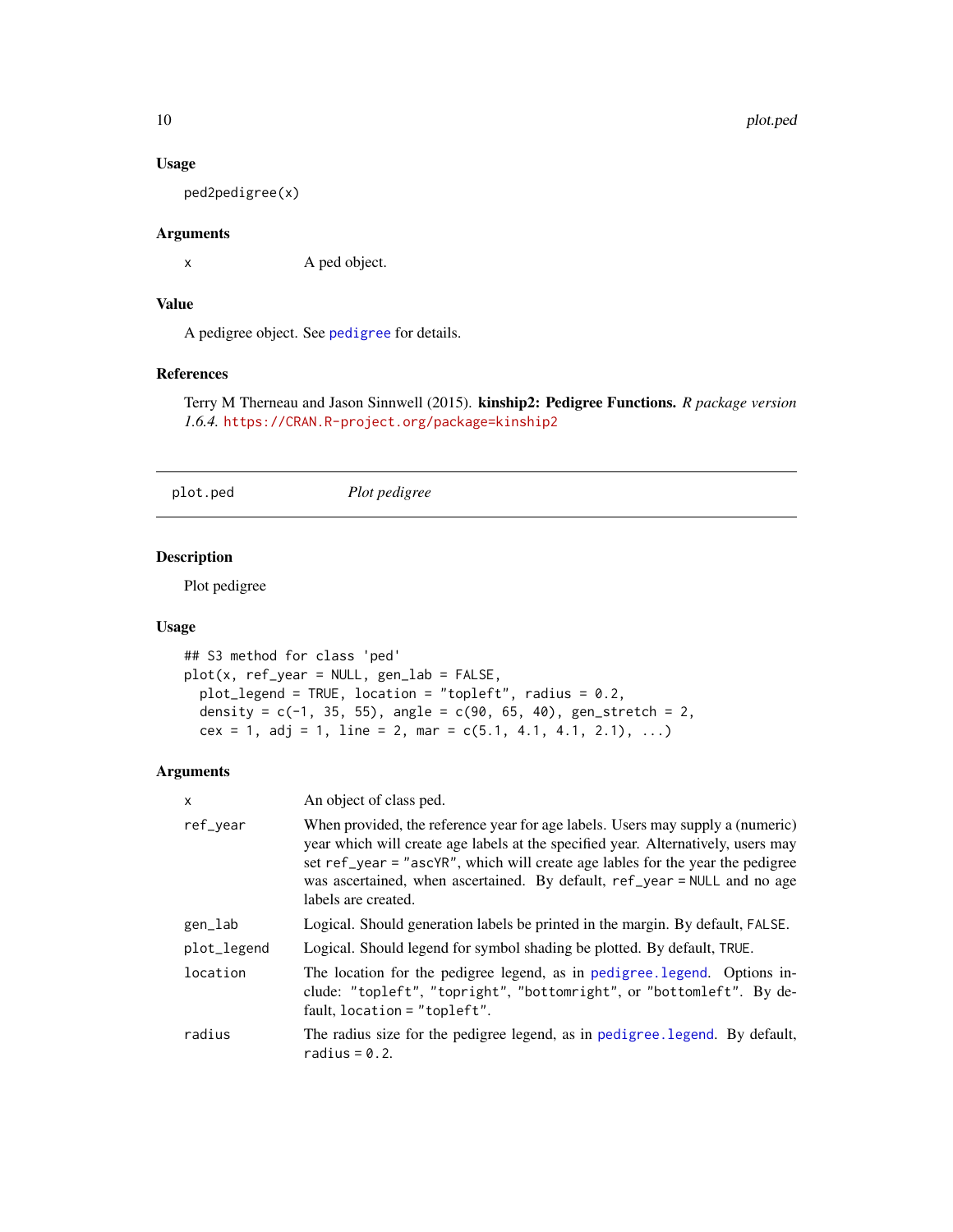#### <span id="page-10-0"></span>plot.ped 11

| density     | The density of shading in plotted symbols, as in plot pedigree. By default,<br>density = $c(-1, 35, 55)$ .                                                          |
|-------------|---------------------------------------------------------------------------------------------------------------------------------------------------------------------|
| angle       | The angle of shading in plotted symbols, as in plot pedigree. By default,<br>$angle = c(90, 65, 40).$                                                               |
| gen_stretch | Numeric. Used to stretch the spacing between generation lables. By default,<br>gen_stretch = 2. Increase for more space between labels, decrease for less<br>space. |
| cex         | The text size. By default, $cex = 1$ .                                                                                                                              |
| adi         | When ref_year is supplied, used to adjust position of reference year, as in<br>mtext. By default, $adj = 1$ .                                                       |
| line        | When ref_year is supplied, used to adjust position of reference year, as in<br>$mtext{text}. By default, line = 2.$                                                 |
| mar         | The sizes for plot margins, as in par.                                                                                                                              |
| $\ddots$ .  | Extra options that feed to plot. pedigree, or plot.                                                                                                                 |
|             |                                                                                                                                                                     |

# References

Terry M Therneau and Jason Sinnwell (2015). kinship2: Pedigree Functions. *R package version 1.6.4.* <https://CRAN.R-project.org/package=kinship2>

#### See Also

[plot.pedigree](#page-0-0), [pedigree.legend](#page-0-0), [plot](#page-0-0), [par](#page-0-0)

# Examples

```
#Read in age-specific harard data and create hazard object.
data(AgeSpecific_Hazards)
haz_obj <- hazard(hazardDF = AgeSpecific_Hazards)
#Simulate a pedigree ascertained for multiple affecteds
set.seed(2)
RVped2015 <- sim_RVped(hazard_rates = haz_obj,
                       num_affected = 2,
                       ascertain_span = c(1900, 2015),
                       GRR = 30, carrier_prob = 0.002,
                       RVfounder = TRUE,
                       stop\_year = 2015,
                       recall\_probs = c(1),
                       founder_byears = c(1900, 1905),
                       FamID = 1)[[2]]summary(RVped2015)
#plot pedigree without age labels
plot(RVped2015)
```
#plot pedigree with age labels, set the #reference year to be the ascertainment year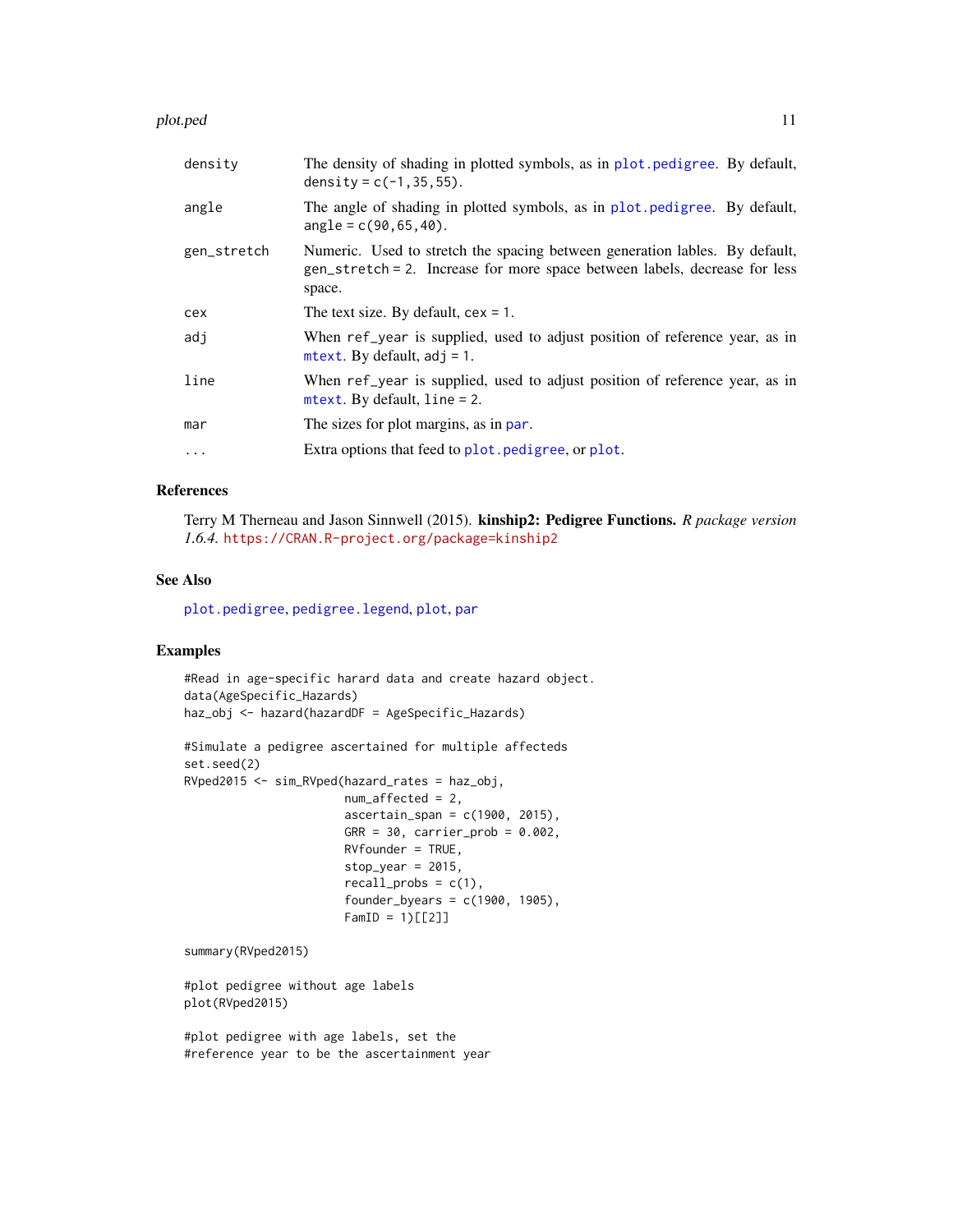```
plot(RVped2015, ref_year = "ascYr")
#plot pedigree with age lablels at specified reference years.
plot(RVped2015, ref_year = 2015, cex = 0.75, symbolsize = 0.95)plot(RVped2015, ref_year = 2005, cex = 0.75, symbolsize = 1.25)plot(RVped2015, ref_year = 1995, cex= 0.75, symbolsize = 1.25)
plot(RVped2015, ref_year = 1985, cex = 0.75, symbolsize = <math>1.25</math>)# plot pedigree generation labels
plot(RVped2015, ref_year = 2015,
     gen\_lab = TRUE,cex = 0.75, symbolsize = 0.95)
# use gen_stretch to place extra space between generation labels
# NOTE: by default, gen_stretch = 2; increase for extra space.
plot(RVped2015, ref_year = 2015,
     gen_lab = TRUE, gen_stretch = 3,
     cex = 0.75, symbolsize = 0.95)
```
reassign\_gen *Reassign generation number based on affected status*

#### **Description**

The reassign\_gen function assigns generation numbers among affected family members so that generation 1 represents the most recent generation that a putative disease variant shared identical by descent (IBD), as defined in Thompson (2000), by affected members could have been introduced into the pedigree.

#### Usage

```
reassign_gen(ped_file)
```
# Arguments

ped\_file An object of class ped. A pedigree generated by sim\_ped or sim\_RVped, or an object created by the function [new.ped](#page-7-1). See details.

# Details

*\*\**reassign\_gen *cannot be applied to pedigrees that contain loops or inbreeding.\*\**

The reassign\_gen function accepts a pedigree and reassigns generation numbers among diseaseaffected relatives so that generation 1 represents the generation of the most recent common ancestor of all disease-affected relatives. We note that the individual in generation 1 could themselves be disease-affected, i.e. an individual can be considered their own ancestor.

For example, consider a family with 2 affected members. If the disease-affected relatives are a parent and a child, the affected parent would be assigned generation 1, and the affected child generation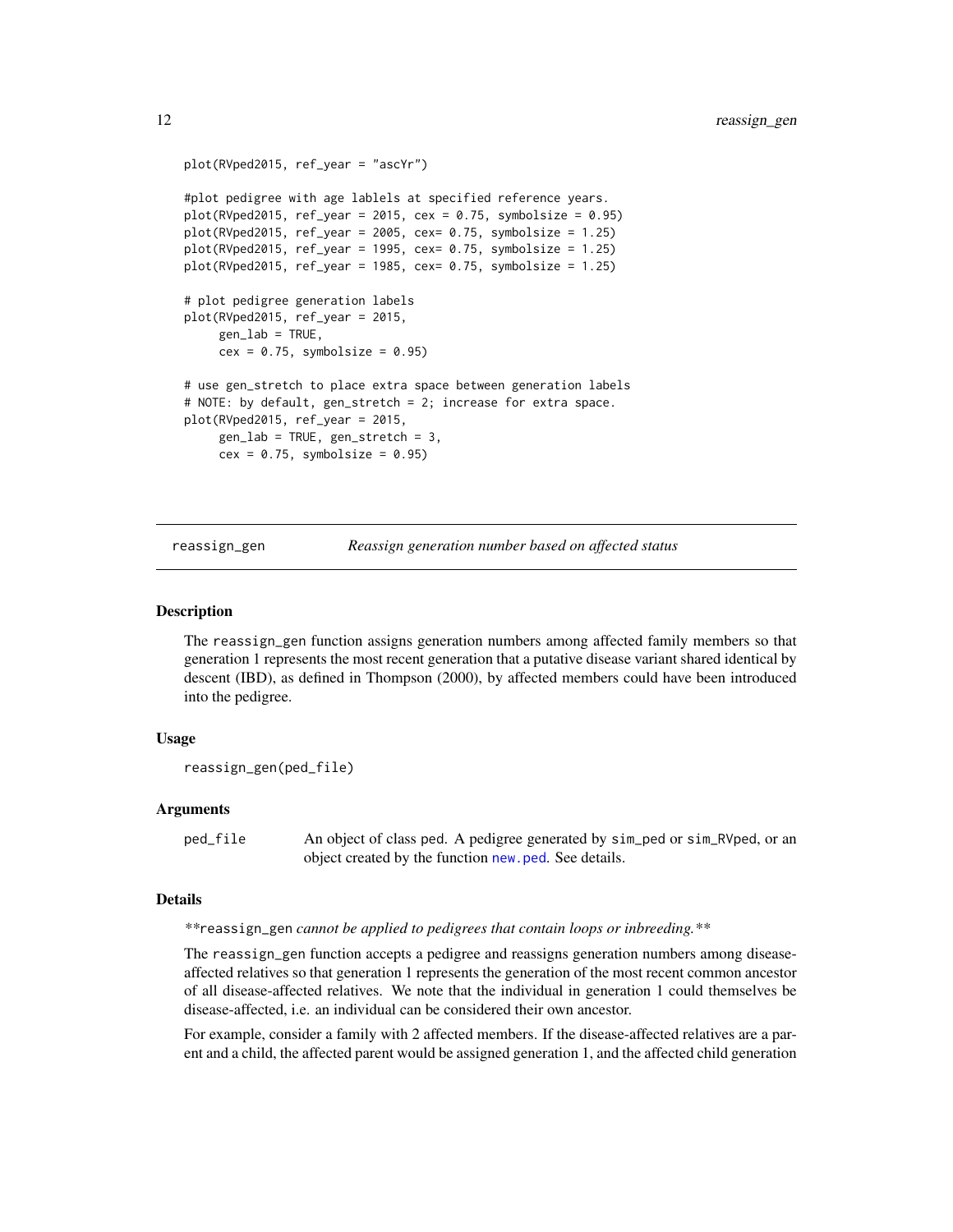#### <span id="page-12-0"></span>reassign\_gen 13

2. However, if the disease-affected relatives are a pair of siblings, each is be assigned generation 2 since a common parent of the two is assumed to be a carrier of a latent susceptibility variant. Similarly, if the disease-affected relatives are a pair of cousins, is assigned generation 3, since a common grandparent is the most recent common ancestor from whom they could have inherited a shared variant associated with the disease.

Users who wish to assign generation number based on affection status in pedigrees that have not been simulated with the SimRVpedigree package must create a ped object using [new.ped](#page-7-1).

#### Value

A ped object containing only affected members, obligate carriers, and founders with generation numbers reassigned among disease-affected relatives based on their most recent common ancestor, as described in details.

#### References

Nieuwoudt, Christina and Jones, Samantha J and Brooks-Wilson, Angela and Graham, Jinko (2018). *Simulating Pedigrees Ascertained for Multiple Disease-Affected Relatives*. Source Code for Biology and Medicine, 13:2.

Thompson, E. (2000). *Statistical Inference from Genetic Data on Pedigrees.* NSF-CBMS Regional Conference Series in Probability and Statistics, 6, I-169.

#### See Also

[new.ped](#page-7-1)

```
# Read in example pedigrees
data(EgPeds)
class(EgPeds)
# Create ped object
Bpeds <- new.ped(EgPeds)
summary(Bpeds)
# Reassign generation numbers in the first four pedigrees in EgPeds
Apeds <- lapply(seq_len(5), function(x){
                 reassign_gen(Bpeds[Bpeds$FamID == x, ])})
Apeds <- do.call(rbind, Apeds)
# Compare pedigrees before and after reassigning
# generation number based on affected status
par(mfrow = c(1, 2))for (k in 1:5) {
 plot(subset(Bpeds, FamID == k), gen_lab = TRUE, plot_legend = FALSE)
 mtext(paste0("Ped", k, ": before generation reassignment", sep = ""),
       side = 3, line = 1.5)plot(subset(Apeds, FamID == k), gen_lab = TRUE, plot_legend = FALSE)
 mtext(paste0("Ped", k, ": after generation reassignment", sep = ""),
```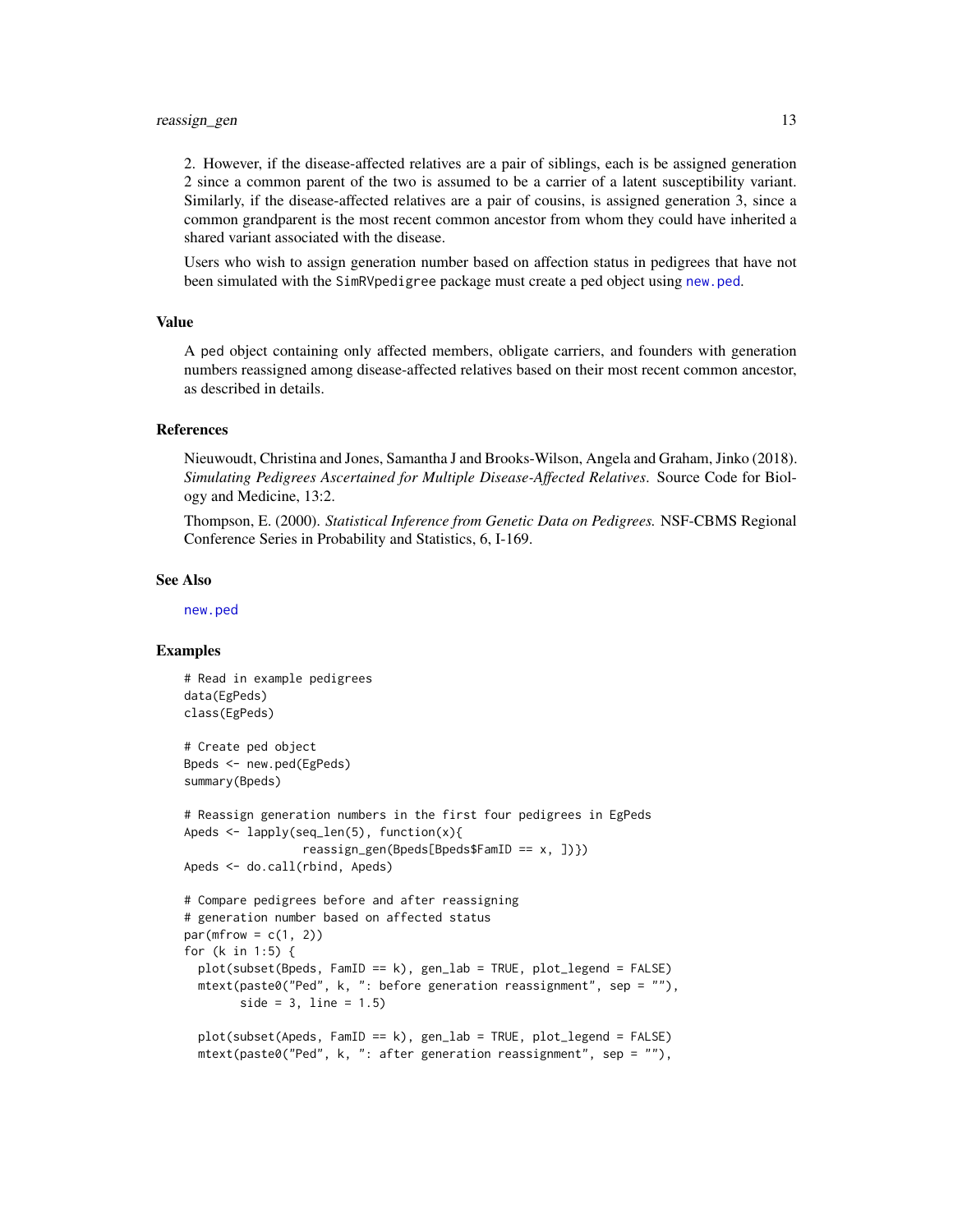14 sim\_life sim\_life sim\_life sim\_life sim\_life sim\_life sim\_life sim\_life sim\_life sim\_life sim\_life sim\_life

```
side = 3, line = 1.5)}
par(mfrow = c(1, 1))
```
SimRVPedigree *Simulate pedigrees ascertained for disease status*

#### Description

The SimRVPedigree package provides methods to simulate and manipulate pedigrees ascertained to contain multiple relatives affected by a rare disease.

# Details

Family-based studies to identify genetic susceptibility factors associated with rare diseases are regaining traction. The resurgence in popularity is due to the fact that family-based studies have more power to detect rare variants, require smaller sample sizes, and can more accurately detect sequencing errors than case-control studies, Wijsman (2012). However, identifying a suitable number of families for analysis can require years of continued collaboration between researchers and clinicians. As a result, collecting new data to replicate findings or evaluate methodology is impractical. The SimRVPedigree package aims to address this problem by providing a platform to randomly simulate families ascertained to contain multiple relatives affected by a rare disease. The distinguishing feature of the SimRVPedigree package is that it aims to mimic the process of family development, while allowing users to incorporate multiple facets of family ascertainment.

# References

Nieuwoudt, Christina and Jones, Samantha J and Brooks-Wilson, Angela and Graham, Jinko (2018). *Simulating Pedigrees Ascertained for Multiple Disease-Affected Relatives*. Source Code for Biology and Medicine, 13:2.

Ellen M. Wijsman (2012). *The role of large pedigrees in an era of high-throughput sequencing.* Human Genetetics, 131, 1555-1563

<span id="page-13-1"></span>sim\_life *Simulate all life events*

# Description

Primarily intended as an internal function, sim\_life simulates all life events for an individual starting at birth, age 0, and ending with death or the end of the study.

#### Usage

```
sim_life(hazard_rates, GRR, carrier_prob, RV_status, YOB, stop_year,
 NB_params = c(2, 4/7), fert = 1)
```
<span id="page-13-0"></span>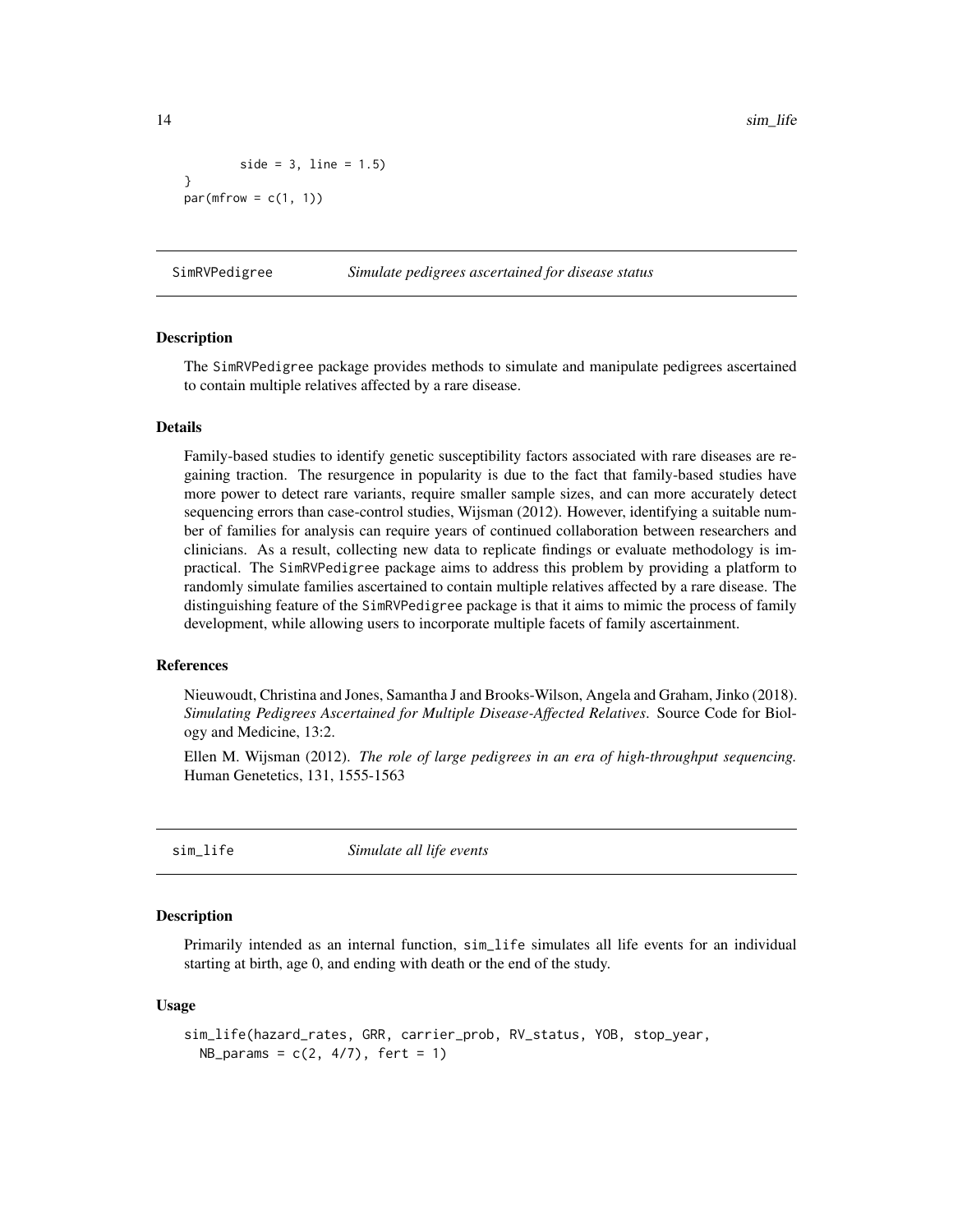#### <span id="page-14-0"></span>sim\_life 15

#### Arguments

| hazard_rates | An object of class hazard, created by hazard.                                                                                                                                                                                                                                          |
|--------------|----------------------------------------------------------------------------------------------------------------------------------------------------------------------------------------------------------------------------------------------------------------------------------------|
| <b>GRR</b>   | Numeric. The genetic relative-risk of disease, i.e. the relative-risk of disease<br>for individuals who carry at least one copy of the causal variant. Note: When<br>simulating diseases with multiple subtypes GRR must contain one entry for each<br>simulated subtype. See details. |
| carrier_prob | Numeric. The carrier probability for all causal variants with relative-risk of<br>disease GRR. By default, carrier_prob = $0.002$                                                                                                                                                      |
| RV_status    | Numeric. RV_status = TRUE if the individual is a carrier of a rare variant that<br>increases disease suseptibility, and FALSE otherwise.                                                                                                                                               |
| Y0B          | A positive number. The individual's year of birth.                                                                                                                                                                                                                                     |
| stop_year    | Numeric. The last year of study. If not supplied, defaults to the current year.                                                                                                                                                                                                        |
| NB_params    | Numeric vector of length 2. The size and probability parameters of the negative<br>binomial distribution used to model the number of children per household. By<br>default, NB params = $c(2, 4/7)$ , due to the investigation of Kojima and Kelleher<br>(1962).                       |
| fert         | Numeric. A constant used to rescale the fertility rate after disease-onset. By<br>$default, fert = 1.$                                                                                                                                                                                 |

#### Details

Starting at birth, age 0, sim\_life generates waiting times to reproduction, onset, and death. The event with the shortest waiting time is chosen as the next life event, and the individual's age is updated by the waiting time of the winning event. Conditioned on the individual's new age, this process is applied recursively, until death or until the end of the study is reached.

We make the following assumptions regarding the simulation of waiting times:

- 1. We assume that, given an individual's current age, their time to disease onset is the waiting time in a non-homogeneous Poisson process with an age-specific hazard rate that follows a proportional hazards model. In this model, individuals who have NOT inherited the rare variant experience disease onset according to the baseline (or population) hazard rate of disease. On the other hand, individuals who have inherited the rare variant are assumed to have an increased risk of disease onset relative to those who have inherited it. The user is expected to supply the baseline hazard rate of disease, as well as the relative-risk of disease for genetic cases. Additionally, we impose the restriction that individuals may only experience disease onset once, and remain affected from that point on.
- 2. We assume that, given an individual's current age, their time to death is the waiting time in a non-homogeneous Poisson process with age-specific hazard rate determined by their affection status. We assume that disease-affected individuals experience death according to the agespecific hazard rate for death in the *affected* population. On the other hand, we assume that *unaffected* individuals experience death according to the age-specific hazard rate for death in the *unaffected* population. If the disease of interest is sufficiently rare, the user may choose to substitute the *population* age-specific hazard rate for death for the aforementioned age-specific hazard rate for death in the *unaffected* population. The user is expected to supply age-specific hazard rates of death for both the *affected* and *unaffected* populations.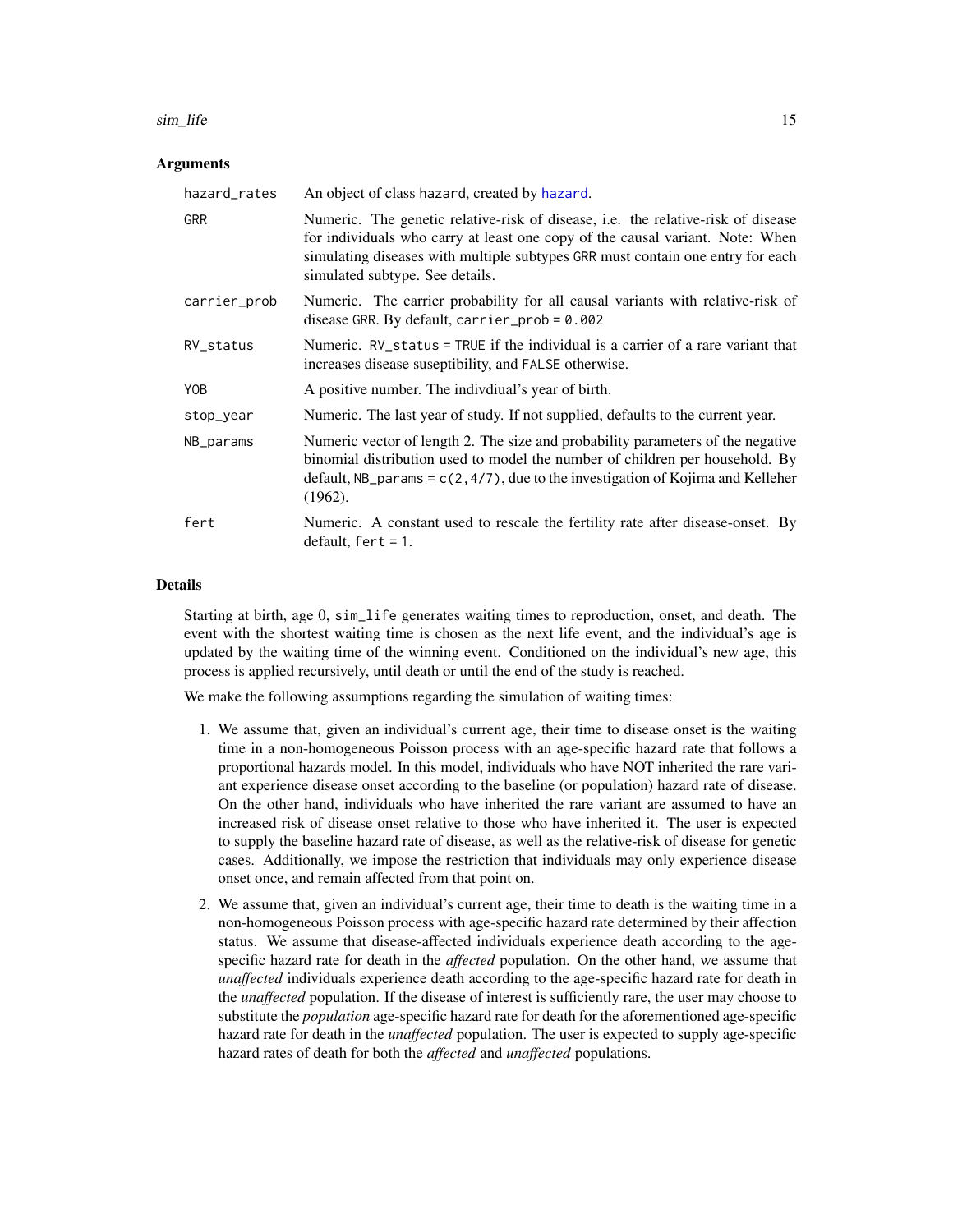3. We assume that, given an individual's current age, their time to reproduction is the waiting time in a homogeneous Poisson process. That is, we assume that individuals reproduce at uniform rate during their reproductive years. For example, one's reproductive years may span from age 20 to age 35 years. To mimic observed age-specific fertility data, the birth range for an individual is simulated as follows: first we sample the lower bound uniformly from ages 16 to 27, next we sample the range of the birth span uniformly from 10 to 18 years and add this value to the lower bound to determine the upper bound of the birth range. We do not allow for offspring to be produced outside of an individual's simulated reproductive birth span.

The events simulated by sim\_life are labelled as follows:

- "Start" the individual's year of birth.
- "Child" a reproductive event, i.e. creation of offspring
- "Onset" disease onset event,
- "Death" death event

# Value

an object of class event. An object of class event is a list that contains the following items.

| life_events  | A named numeric vector of life events, see details.                                                                                                        |  |
|--------------|------------------------------------------------------------------------------------------------------------------------------------------------------------|--|
| repro_events | A vector of reproduction years, that is the year(s) that the individual produces<br>offspring. When the individual does not reproduce repro_events = NULL. |  |
| onset_event  | Numeric. When applicable the year of disease-onset. When onset does not occur<br>$onset\_event = NA$                                                       |  |
| death_event  | Numeric. When applicable the year of death. When death is censored death_event<br>$= NA$                                                                   |  |
| subtype      | Character. When applicable, the disease subtype.                                                                                                           |  |
| censor_year  | Numeric. When applicable the last year that data was observed. Note: after<br>$death$ censor_year = NA                                                     |  |

#### References

Nieuwoudt, Christina and Jones, Samantha J and Brooks-Wilson, Angela and Graham, Jinko (2018). *Simulating Pedigrees Ascertained for Multiple Disease-Affected Relatives*. Source Code for Biology and Medicine, 13:2.

Ken-Ichi Kojima, Therese M. Kelleher. (1962), *Survival of Mutant Genes*. The American Naturalist 96, 329-346.

```
data(AgeSpecific_Hazards)
my_HR <- hazard(hazardDF = AgeSpecific_Hazards)
# The following commands simulate all life events for an individual who
# has NOT inherited a causal variant, born in 1900. From the output, this
# individual has two children, one in 1921 and another in 1923, and then
# dies in 1987.
```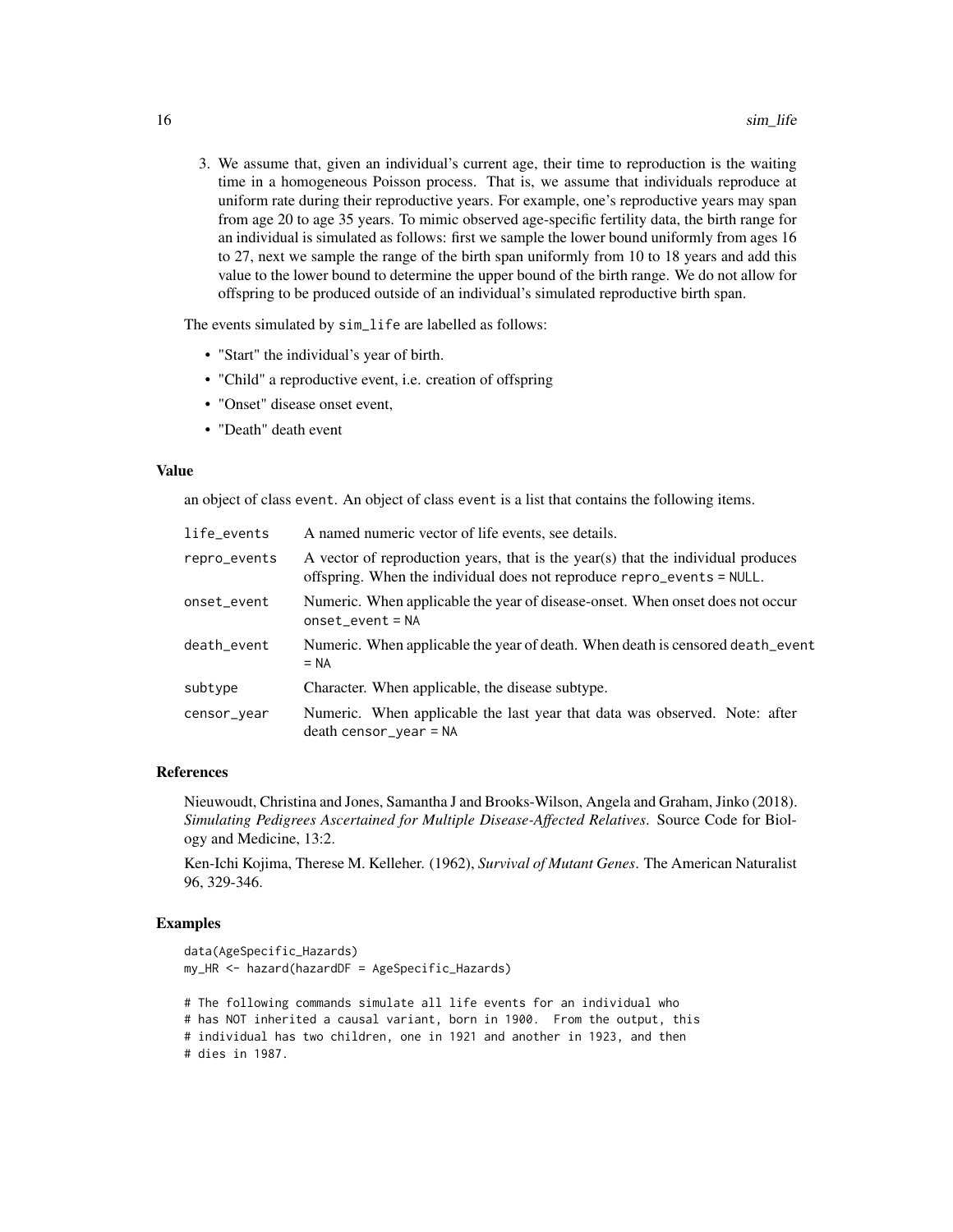<span id="page-16-0"></span>sim\_ped 17

```
set.seed(135)
sim_life(hazard_rates = my_HR, GRR = 10,
        carrier_prob = 0.002,
        RV_status = FALSE,
        YOB = 1900, stop_year = 2000)
# Using the same random seed, notice how life events can vary for
# someone who has inherited the causal variant, which carries a
# relative-risk of 10. From the output, this individual also has
# two children, but then experiences disease onset in 1974,
# and dies in 1976.
set.seed(135)
sim_life(hazard_rates = my_HR, GRR = 10,
               carrier\_prob = 0.002,
               RV_status = TRUE,
               YOB = 1900, stop_year = 2000)
# The following commands simulate life events for an individual who
# has inherited a causal rare variant, with relative risk 100 for
# the subtype "HL" and no increased relative risk for the subtype"NHL".
set.seed(1)
sim_life(hazard_rates = hazard(SubtypeHazards,
                               subtype\_ID = c("HL", "NHL")),
         GRR = c(100, 1),carrier_prob = 0.002,
         RV_status = TRUE,
         YOB = 1900, stop_year = 2000)
```
<span id="page-16-1"></span>

sim\_ped *Simulate a pedigree*

# Description

Please note the distinction between sim\_ped and sim\_RVped. Pedigrees simulated using sim\_ped do not account for study design. To simulate a pedigree ascertained to contain multiple family members affected by a disease please use [sim\\_RVped](#page-19-1).

#### Usage

```
sim_ped(hazard_rates, GRR, FamID, founder_byears, stop_year = NULL,
 carrier_prob = 0.002, RVfounder = FALSE, NB_params = c(2, 4/7),
 fert = 1)
```
# Arguments

hazard\_rates An object of class hazard, created by [hazard](#page-5-1).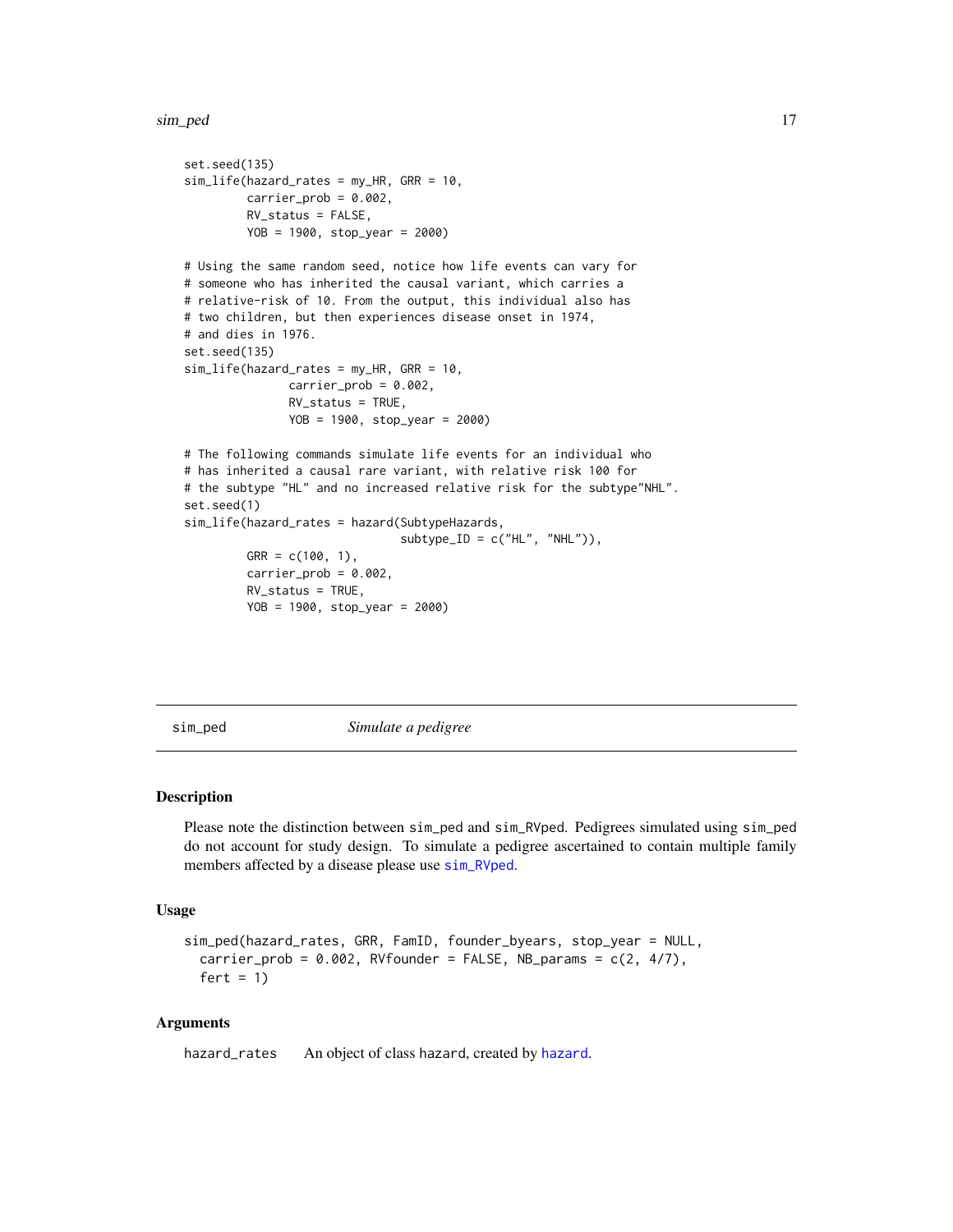<span id="page-17-0"></span>

| <b>GRR</b>   | Numeric. The genetic relative-risk of disease, i.e. the relative-risk of disease<br>for individuals who carry at least one copy of the causal variant. Note: When<br>simulating diseases with multiple subtypes GRR must contain one entry for each<br>simulated subtype. See details. |  |  |
|--------------|----------------------------------------------------------------------------------------------------------------------------------------------------------------------------------------------------------------------------------------------------------------------------------------|--|--|
| FamID        | Numeric. The family ID to assign to the simulated pedigree.                                                                                                                                                                                                                            |  |  |
|              | founder_byears Numeric vector of length 2. The span of years from which to simulate, uni-<br>formly, the birth year for the founder who introduced the rare variant to the<br>pedigree.                                                                                                |  |  |
| stop_year    | Numeric. The last year of study. If not supplied, defaults to the current year.                                                                                                                                                                                                        |  |  |
| carrier_prob | Numeric. The carrier probability for all causal variants with relative-risk of<br>disease GRR. By default, carrier_prob = $0.002$                                                                                                                                                      |  |  |
| RVfounder    | Logical. Indicates if all pedigrees segregate the rare, causal variant. By default,<br>$RV$ founder = FALSE See details.                                                                                                                                                               |  |  |
| NB_params    | Numeric vector of length 2. The size and probability parameters of the negative<br>binomial distribution used to model the number of children per household. By<br>default, NB params = $c(2, 4/7)$ , due to the investigation of Kojima and Kelleher<br>(1962).                       |  |  |
| fert         | Numeric. A constant used to rescale the fertility rate after disease-onset. By<br>$default, fert = 1.$                                                                                                                                                                                 |  |  |

#### Details

To introduce the rare variant to the pedigree, We allow users to choose from one of the following two assumptions:

- 1. Assume that the variant is rare enough that a single copy has been introduced by one founder, and begin the simulation of the pedigree with this founder, as in Bureau (2014).
- 2. Simulate the starting founder's rare-variant status with probability equal to the carrier probability of the rare variant in the population. We note that under this setting pedigrees may not segregate the rare variant.

The sim\_ped function starts simulating the pedigree by generating the birth year for the starting founder, uniformly between the years specified by founder\_byears. Next, all life events are simulated for the founder via [sim\\_life](#page-13-1). Possible life events include: reproduction, disease onset, and death. We only allow disease onset to occur once, i.e. no remission. Computationally, this implies that after disease onset, the waiting time to death is always simulated using the age-specific mortality rates for the *affected* population. Life events for individuals who have inherited the rare variant are simulated such that their relative-risk of disease is GRR, according to a proportional hazards model. The relative-risk of disease onset for individuals who have not inherited the causal variant is assumed to be 1. Any life events that occur after stop\_year are censored.

When segregating in the pedigree, the rare variant is transmitted from parent to offspring according to Mendel's laws. The process of simulating life events is repeated for any offspring that are produced before stop\_year.

#### Value

The simulated pedigree.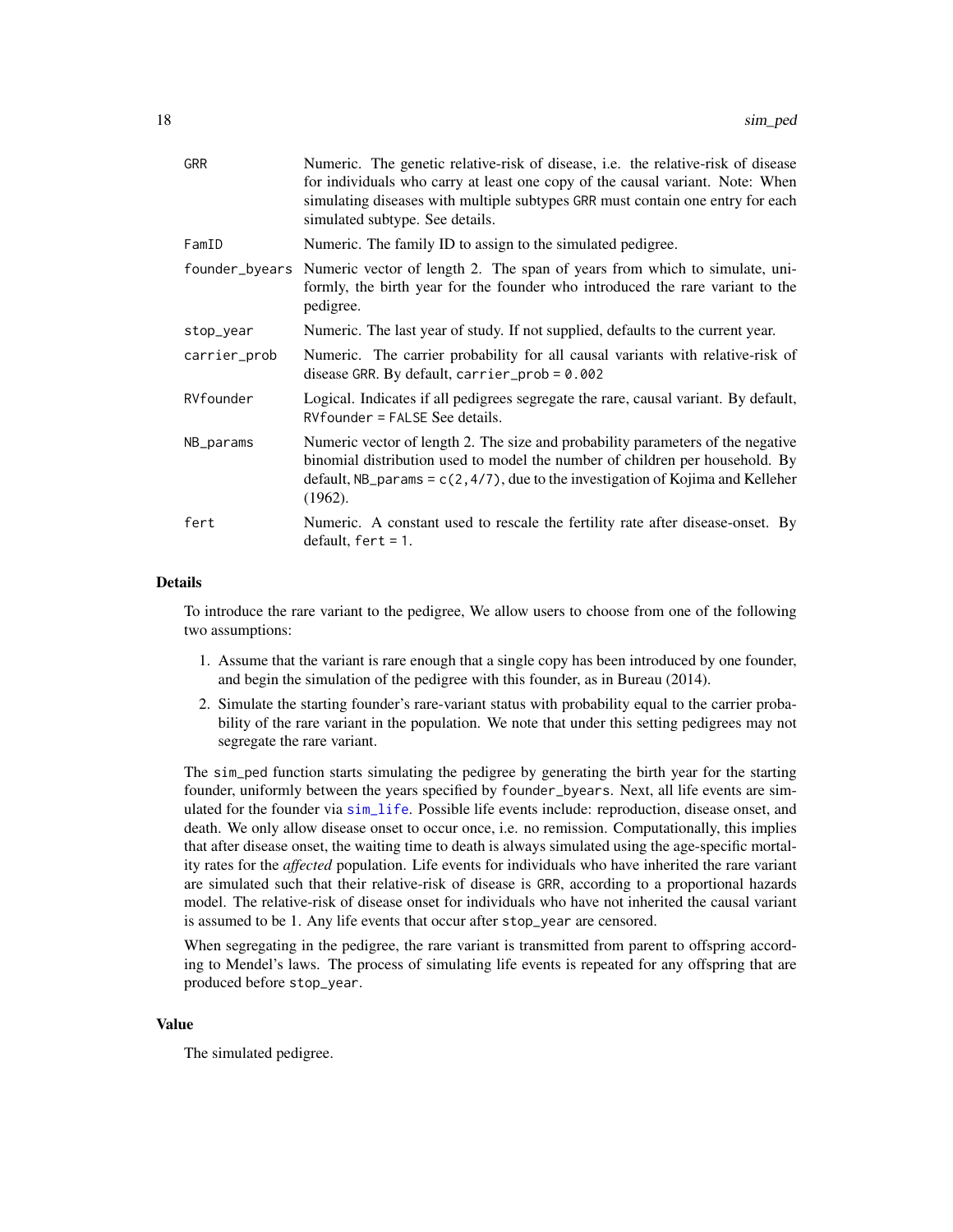<span id="page-18-0"></span>sim\_ped 19

#### See Also

[sim\\_RVped](#page-19-1), [sim\\_life](#page-13-1)

#### References

Nieuwoudt, Christina and Jones, Samantha J and Brooks-Wilson, Angela and Graham, Jinko (2018). *Simulating Pedigrees Ascertained for Multiple Disease-Affected Relatives*. Source Code for Biology and Medicine, 13:2.

Ken-Ichi Kojima, Therese M. Kelleher. (1962), *Survival of Mutant Genes*. The American Naturalist 96, 329-346.

Alexandre Bureau, Samuel G. Younkin, Margaret M. Parker, Joan E. Bailey-Wilson, Mary L. Marazita, Jeffrey C. Murray, Elisabeth Mangold, Hasan Albacha-Hejazi, Terri H. Beaty, and Ingo Ruczinski (2014). *Inferring rare disease risk variants based on exact probabilities of sharing by multiple affected relatives.* Bioinformatics; Vol. 30, No. 15, pp. 2189-2196.

```
data(AgeSpecific_Hazards)
```

```
# Simulate a random pedigree
set.seed(5)
ex_ped <- sim_ped(hazard_rates = hazard(hazardDF = AgeSpecific_Hazards),
                  GRR = 10.
                  FamID = 1,
                  founder_byears = c(1900, 1910),
                  stop_year = 2015)
# View the simulated pedigree
ex_ped
# Plot the pedigree
plot(ex_ped, location = "topleft")
# Plot the pedigree, this time with age labels for
# all descendents of the starting founder (ID 1)
plot(ex_ped, ref_year = 2015,
     cex= 0.75, symbolsize = 1.25,
     location = "topleft")
# Simulate a random pedigree. This time set RVfounder to TRUE so that
# the eldest introduces a causal rare variant with probability 1.
set.seed(5)
ex_ped <- sim_ped(hazard_rates = hazard(hazardDF = AgeSpecific_Hazards),
                  RVfounder = TRUE,
                  GRR = 10,
                  FamID = 1,
                  founder_byears = c(1900, 1910),
                  stop_year = 2015)
```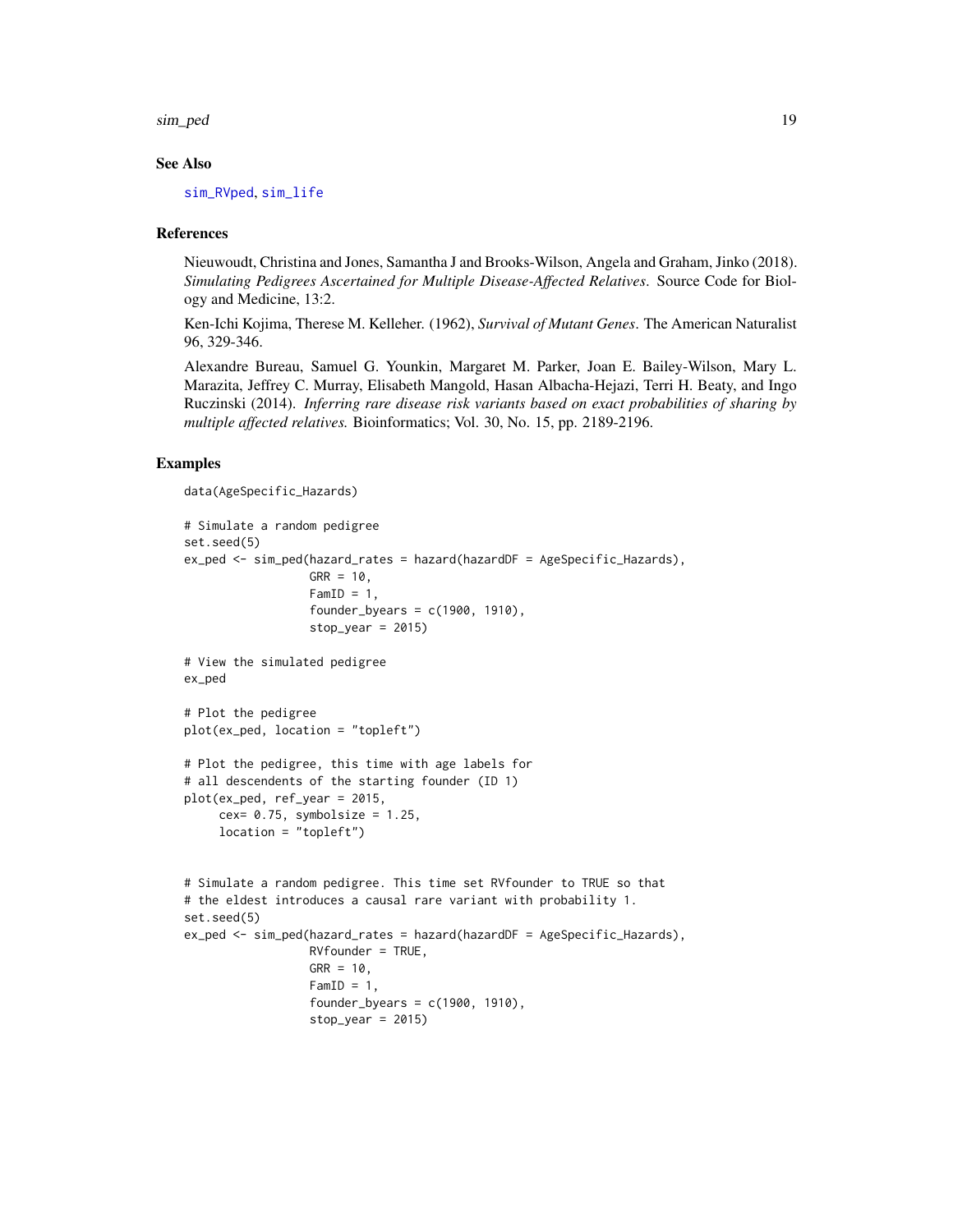```
# Plot the pedigree with age labels
plot(ex_ped, ref_year = 2015,
     cex= 0.75, symbolsize = 1.25,
     location = "topleft")
```
<span id="page-19-1"></span>sim\_RVped *Simulate a pedigree ascertained to contain multiple disease-affected relatives*

# Description

sim\_RVped simulates a pedigree ascertained to contain multiple affected members, selects a proband, and trims the pedigree to contain only those individuals that are recalled by the proband.

# Usage

```
sim_RVped(hazard_rates, GRR, num_affected, ascertain_span, FamID,
  founder_byears, stop_year = NULL, recall_probs = NULL,
 carrier_prob = 0.002, RVfounder = FALSE, NB_params = c(2, 4/7),
 fert = 1, first_diagnosis = NULL, sub_criteria = NULL)
```
# Arguments

| hazard_rates | An object of class hazard, created by hazard.                                                                                                                                                                                                                                          |  |  |
|--------------|----------------------------------------------------------------------------------------------------------------------------------------------------------------------------------------------------------------------------------------------------------------------------------------|--|--|
| <b>GRR</b>   | Numeric. The genetic relative-risk of disease, i.e. the relative-risk of disease<br>for individuals who carry at least one copy of the causal variant. Note: When<br>simulating diseases with multiple subtypes GRR must contain one entry for each<br>simulated subtype. See details. |  |  |
| num_affected | Numeric vector. The minimum number of disease-affected relatives required for<br>ascertainment.                                                                                                                                                                                        |  |  |
|              | ascertain_span Numeric vector of length 2. The year span of the ascertainment period. This<br>period represents the range of years during which the proband developed disease<br>and the family would have been ascertained for multiple affected relatives.                           |  |  |
| FamID        | Numeric. The family ID to assign to the simulated pedigree.                                                                                                                                                                                                                            |  |  |
|              | founder_byears Numeric vector of length 2. The span of years from which to simulate, uni-<br>formly, the birth year for the founder who introduced the rare variant to the<br>pedigree.                                                                                                |  |  |
| stop_year    | Numeric. The last year of study. If not supplied, defaults to the current year.                                                                                                                                                                                                        |  |  |
| recall_probs | Numeric. The proband's recall probabilities for relatives, see details. If not<br>supplied, the default value of four times kinship coefficient between the proband<br>and the relative is used.                                                                                       |  |  |
|              |                                                                                                                                                                                                                                                                                        |  |  |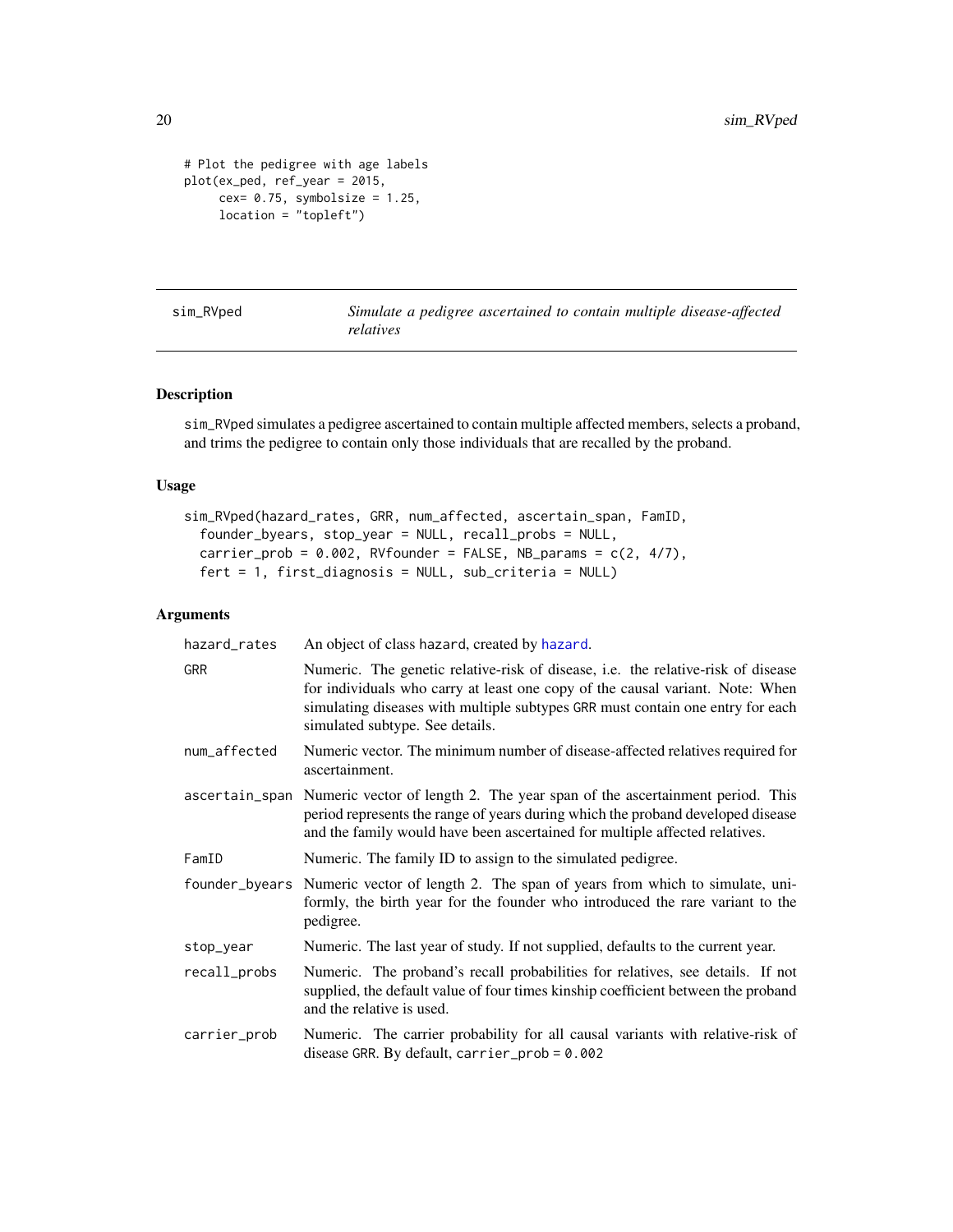<span id="page-20-0"></span>

| RVfounder       | Logical. Indicates if all pedigrees segregate the rare, causal variant. By default,<br>$RV$ founder = FALSE See details.                                                                                                                                                                                                                                                                            |  |
|-----------------|-----------------------------------------------------------------------------------------------------------------------------------------------------------------------------------------------------------------------------------------------------------------------------------------------------------------------------------------------------------------------------------------------------|--|
| NB_params       | Numeric vector of length 2. The size and probability parameters of the negative<br>binomial distribution used to model the number of children per household. By<br>default, NB_params = $c(2, 4/7)$ , due to the investigation of Kojima and Kelleher<br>$(1962)$ .                                                                                                                                 |  |
| fert            | Numeric. A constant used to rescale the fertility rate after disease-onset. By<br>default, $fert = 1$ .                                                                                                                                                                                                                                                                                             |  |
| first_diagnosis |                                                                                                                                                                                                                                                                                                                                                                                                     |  |
|                 | Numeric. The first year that reliable diagnoses can be obtained regarding disease-<br>affection status. By default, first_diagnosis = NULL so that all diagnoses are<br>considered reliable. See details.                                                                                                                                                                                           |  |
| sub_criteria    | List. Additional subtype criteria required for ascertainment. The first item in<br>sub_criteria is expected to be a character string indicating a subtype label<br>and the second is a numeric entry indicating the minimum number of relatives<br>affected by the identified subtype for ascertianment. By default, sub_criteria<br>= NULL so that no additional criteria is applied. See details. |  |

#### Details

When RV\_founder = TRUE, all simulated pedigrees will segregate a genetic susceptibility variant. In this scenario, we assume that the variant is rare enough that it has been introduced by one founder, and we begin the simulation of the pedigree with this founder. Alternatively, when RV\_founder = FALSE we simulate the starting founder's causal variant status with probability carrier\_prob. When RV\_founder = FALSE pedigrees may not segregate the genetic susceptibility variant. The default selection is RV\_founder = FALSE. Additionally, we note that sim\_RVpedigree is intended for rare causal variants; users will recieve a warning if carrier\_prob > 0.002.

We note that when GRR = 1, pedigrees do not segregate the causal variant regardless of the setting selected for RVfounder. When the causal variant is introduced to the pedigree we transmit it from parent to offspring according to Mendel's laws.

When simulating diseases with multiple subtypes GRR is a numeric list indicating the genetic-relative risk for each subtype specified in the [hazard](#page-5-1) object supplied to hazard\_rates. For example, for a disease with two disease subtypes, if we set  $GRR = c(20, 1)$  individuals who inherit the causal variant are 20 times more likely than non-carriers to develop the first subtype and as likely as noncarriers to develop the second subtype.

We begin simulating the pedigree by generating the year of birth, uniformly, between the years specified in founder\_byears for the starting founder. Next, we simulate this founder's life events using the [sim\\_life](#page-13-1) function, and censor any events that occur after the study stop\_year. Possible life events include: reproduction, disease onset, and death. We continue simulating life events for any offspring, censoring events which occur after the study stop year, until the simulation process terminates. We do not simulate life events for marry-ins, i.e. individuals who mate with either the starting founder or offspring of the starting founder.

We do not model disease remission. Rather, we impose the restriction that individuals may only experience disease onset once, and remain affected from that point on. If disease onset occurs then we apply the hazard rate for death in the affected population.

sim\_RVped will only return ascertained pedigrees with at least num\_affected affected individuals. That is, if a simulated pedigree does not contain at least num\_affected affected individuals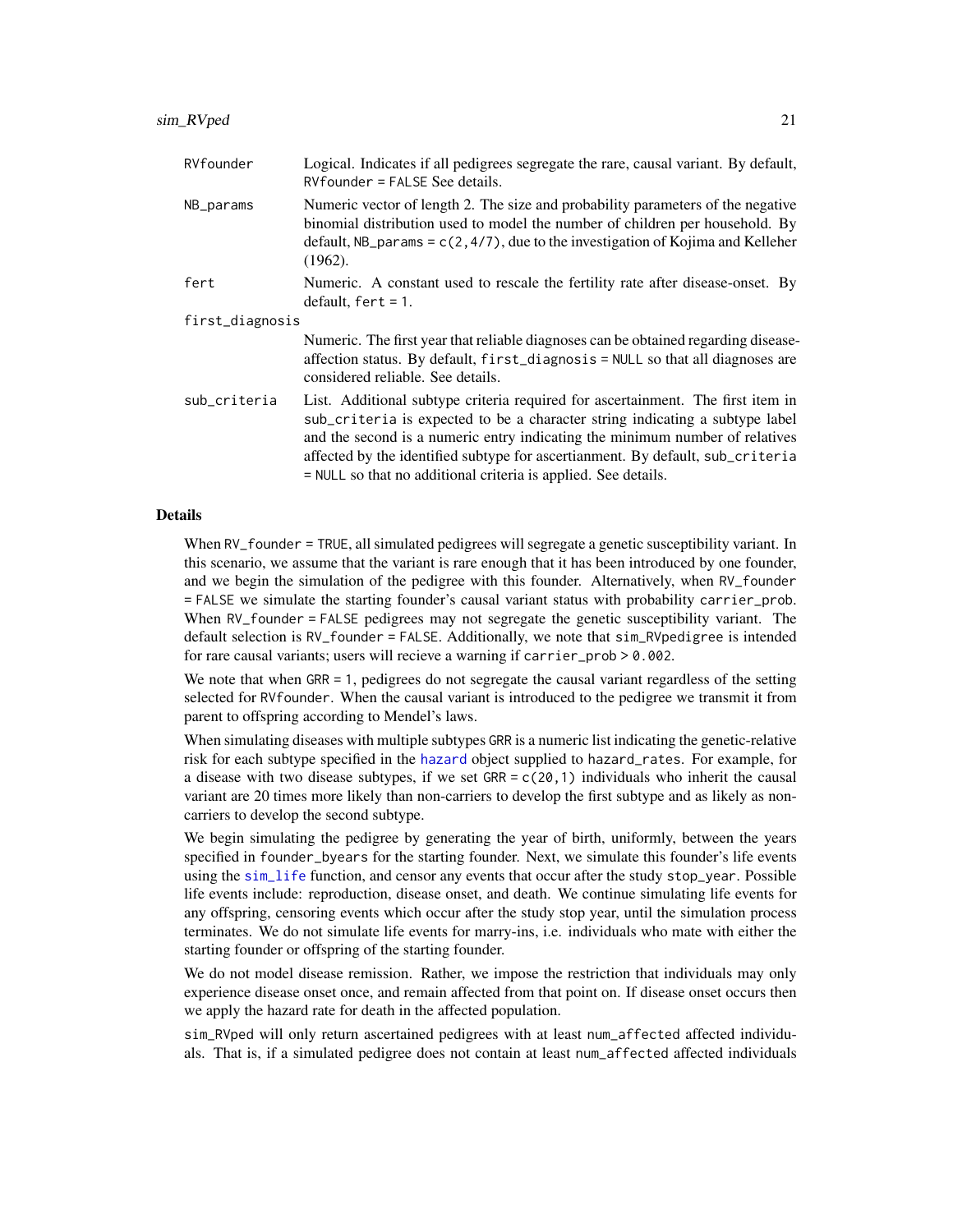<span id="page-21-0"></span>sim\_RVped will discard the pedigree and simulate another until the condition is met. We note that even for num\_affected = 2, sim\_RVped can be computationally expensive. To simulate a pedigree with no proband, and without a minimum number of affected members use sim ped instead of sim\_RVped.

When simulating diseases with multiple subtypes, users may wish to apply additional ascertainment criteria using the sub\_criteria argument. When supplied, this argument allows users to impose numeric subtype-specific ascertainmet criteria. For example, if and sub\_criteria = list("HL",1) then at least 1 of the num\_affected disease-affected relatives must be affected by subtype "HL" for the pedigree to be asceratained. We note that the first entry of sub\_criteria, i.e. the subtype label, must match the one of subtype labels in the hazards object supplied to hazard\_rates. See examples.

Upon simulating a pedigree with num\_affected individuals, sim\_RVped chooses a proband from the set of available candidates. Candidates for proband selection must have the following qualities:

- 1. experienced disease onset between the years specified by ascertain\_span,
- 2. if less than num\_affected 1 individuals experienced disease onset prior to the lower bound of ascertain\_span, a proband is chosen from the affected individuals, such that there were at least num\_affected affected individuals when the pedigree was ascertained through the proband.

We allow users to specify the first year that reliable diagnoses can be made using the argument first\_diagnosis. All subjects who experience disease onset prior to this year are not considered when ascertaining the pedigree for a specific number of disease-affected relatives. By default, first\_diagnosis = NULL so that all affected relatives, recalled by the proband, are considered when ascertaining the pedigree.

After the proband is selected, the pedigree is trimmed based on the proband's recall probability of his or her relatives. This option is included to model the possibility that a proband either cannot provide a complete family history or that they explicitly request that certain family members not be contacted. If recall\_probs is missing, the default values of four times the kinship coefficient, as defined by Thompson, between the proband and his or her relatives are assumed. This has the effect of retaining all first degree relatives with probability 1, retaining all second degree relatives with probability 0.5, retaining all third degree relatives with probability 0.25, etc. Alternatively, the user may specify a list of length l, such that the first  $l - 1$  items represent the respective recall probabilities for relatives of degree  $1, 2, ..., l-1$  and the  $l^{th}$  item represents the recall probability of a relative of degree l or greater. For example, if recall\_probs =  $c(1, 0.75, 0.5)$ , then all first degree relatives (i.e. parents, siblings, and offspring) are retained with probability 1, all second degree relatives (i.e. grandparents, grandchildren, aunts, uncles, nieces and nephews) are retained with probability 0.75, and all other relatives are retained with probability 0.5. To simulate fully ascertained pedigrees, simply specify recall\_probs = c(1).

In the event that a trimmed pedigree fails the num\_affected condition, sim\_RVped will discard that pedigree and simulate another until the condition is met. For this reason, the values specified for recall\_probs affect computation time.

#### Value

A list containing the following data frames:

full\_ped The full pedigree, prior to proband selection and trimming.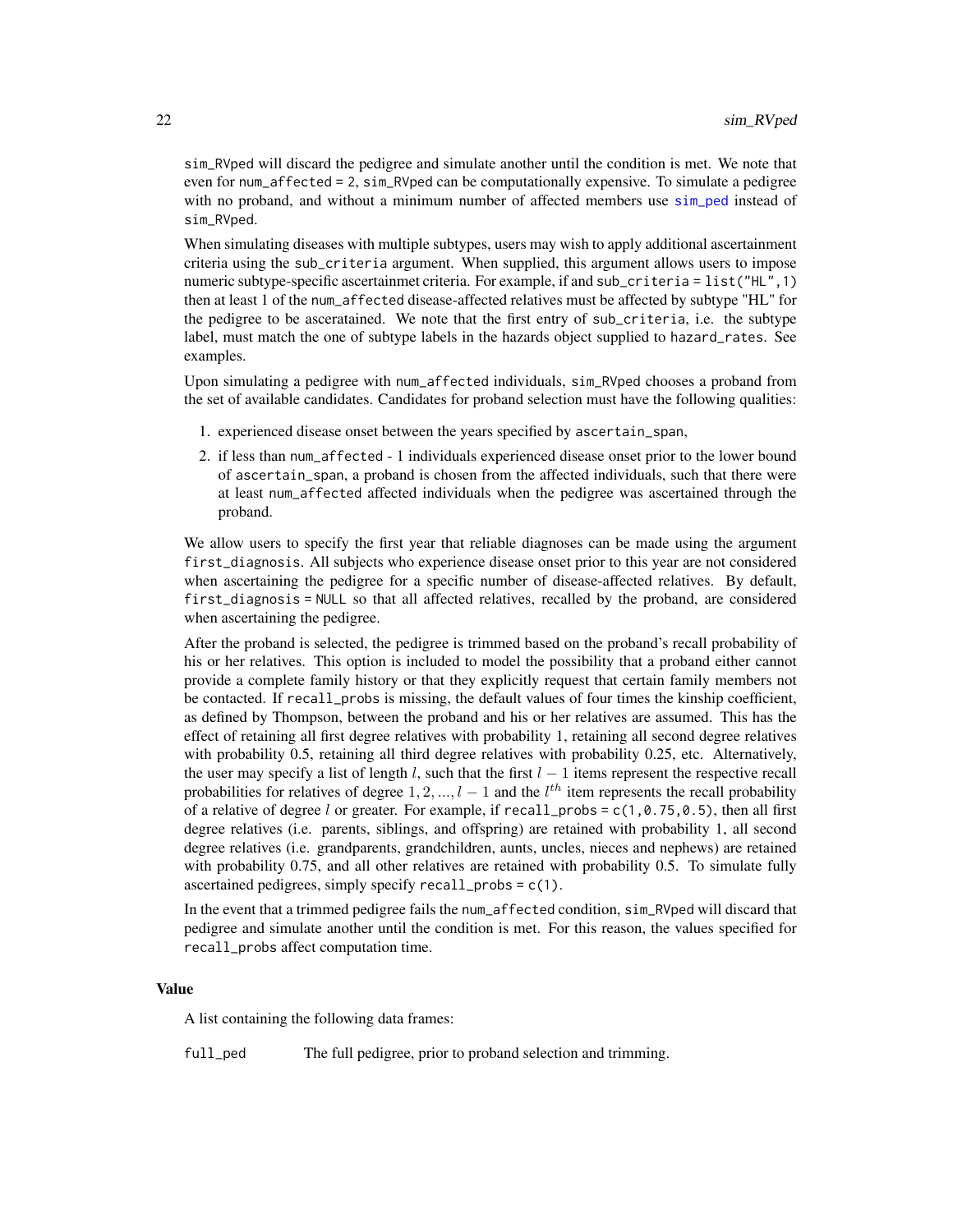# <span id="page-22-0"></span>sim\_RVped 23

ascertained\_ped

The ascertained pedigree, with proband selected and trimmed according to proband recall probability. See details.

# See Also

[sim\\_ped](#page-16-1), [trim\\_ped](#page-26-1), [sim\\_life](#page-13-1)

#### References

Nieuwoudt, Christina and Jones, Samantha J and Brooks-Wilson, Angela and Graham, Jinko (2018). *Simulating Pedigrees Ascertained for Multiple Disease-Affected Relatives*. Source Code for Biology and Medicine, 13:2.

Ken-Ichi Kojima, Therese M. Kelleher. (1962), *Survival of Mutant Genes*. The American Naturalist 96, 329-346.

Thompson, E. (2000). *Statistical Inference from Genetic Data on Pedigrees.* NSF-CBMS Regional Conference Series in Probability and Statistics, 6, I-169.

```
#Read in age-specific hazards
data(AgeSpecific_Hazards)
#Simulate pedigree ascertained for multiple affected individuals
set.seed(2)
ex_RVped <- sim_RVped(hazard_rates = hazard(hazardDF = AgeSpecific_Hazards),
                      GRR = 20,
                      RVfounder = TRUE,
                      FamID = 1,
                      founder_byears = c(1900, 1905),
                      ascertain_span = c(1995, 2015),
                      num_affected = 2,
                      stop_year = 2017,
                      recall_probs = c(1, 1, 0))# Observe: ex_RVped is a list containing two ped objects
summary(ex_RVped)
# The first is the original pedigree prior
# to proband selection and trimming
plot(ex_RVped[[1]])
# The second is the ascertained pedigree which
# has been trimmed based on proband recall
plot(ex_RVped[[2]])
summary(ex_RVped[[2]])
# NOTE: by default, RVfounder = FALSE.
# Under this setting pedigrees segregate a causal
# variant with probability equal to carrier_prob.
```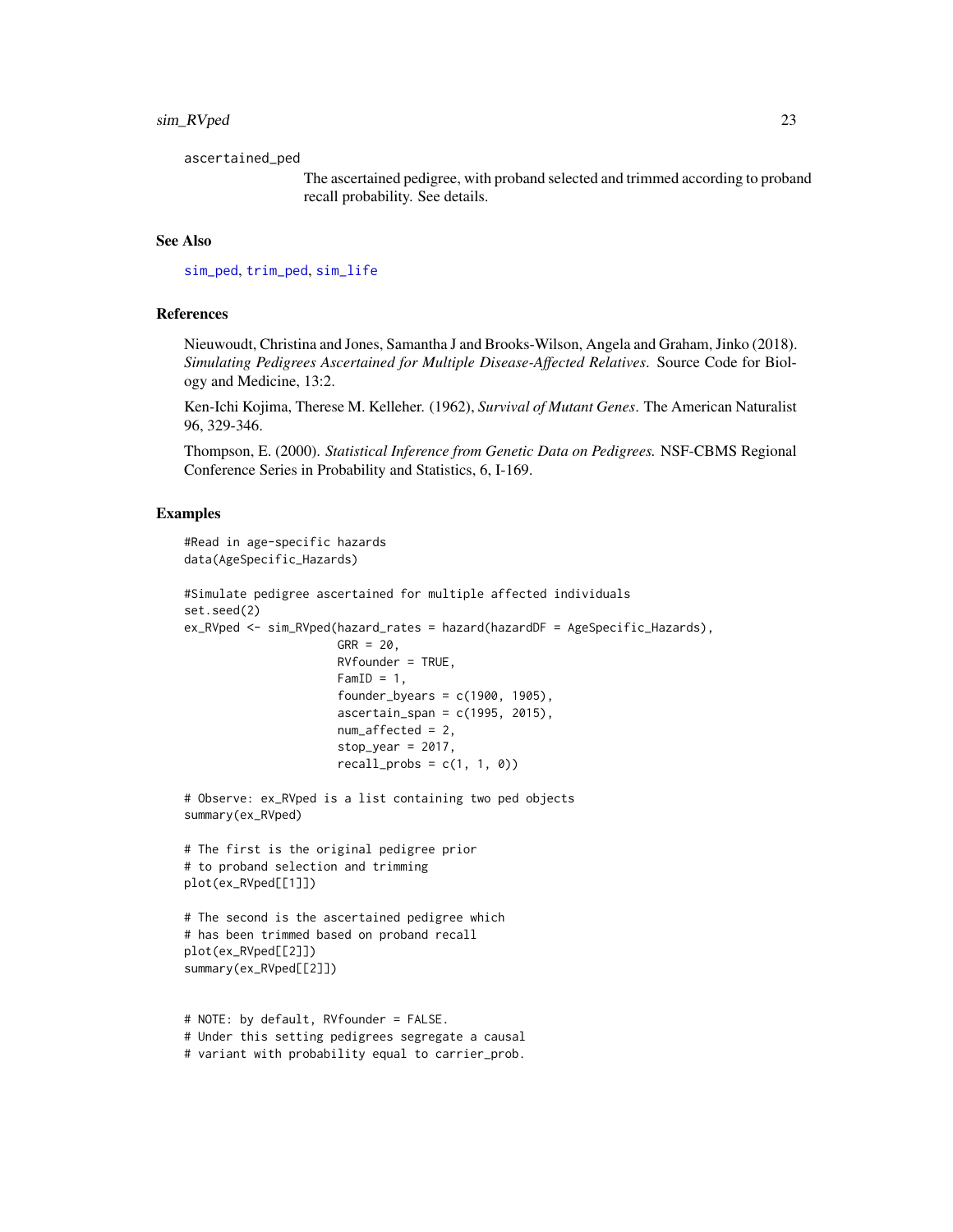```
#---------------------------------------------------#
# Simulate Pedigrees with Multiple Disease Subtypes #
#---------------------------------------------------#
# Simulating pedigrees with multiple subtypes
# Import subtype-specific hazards rates for
# Hodgkin's lymphoma and non-Hodgkin's lymphoma
data(SubtypeHazards)
head(SubtypeHazards)
my_hazards <- hazard(SubtypeHazards,
                     subtype\_ID = c("HL", "NHL"))# Simulate pedigree ascertained for at least two individuals
# affected by either Hodgkin's lymphoma or non-Hodgkin's lymphoma.
# Set GRR = c(20, 1) so that individuals who carry a causal variant
# are 20 times more likely than non-carriers to develop "HL" but have
# same risk as non-carriers to develop "NHL".
set.seed(45)
ex_RVped <- sim_RVped(hazard_rates = my_hazards,
                      GRR = c(20, 1),RVfounder = TRUE,
                      FamID = 1,
                      founder_byears = c(1900, 1905),
                      ascertain_span = c(1995, 2015),
                      num_affected = 2,
                      stop\_year = 2017,
                      recall\_probs = c(1, 1, 0)plot(ex_RVped[[2]], cex = 0.6)# Note that we can modify the ascertainment criteria so that
# at least 1 of the two disease-affected relatives are affected by
# the "HL" subtype by supplying c("HL", 1) to the sub_criteria
# argument.
set.seed(69)
ex_RVped <- sim_RVped(hazard_rates = my_hazards,
                      GRR = c(20, 1),RVfounder = TRUE,
                      FamID = 1,
                      founder_byears = c(1900, 1905),
                      ascertain_span = c(1995, 2015),
                      num_affected = 2,
                      stop_year = 2017,
                      recall\_probs = c(1, 1, 0),sub_criteria = list("HL", 1))
plot(ex_RVped[[2]], cex = 0.6)
```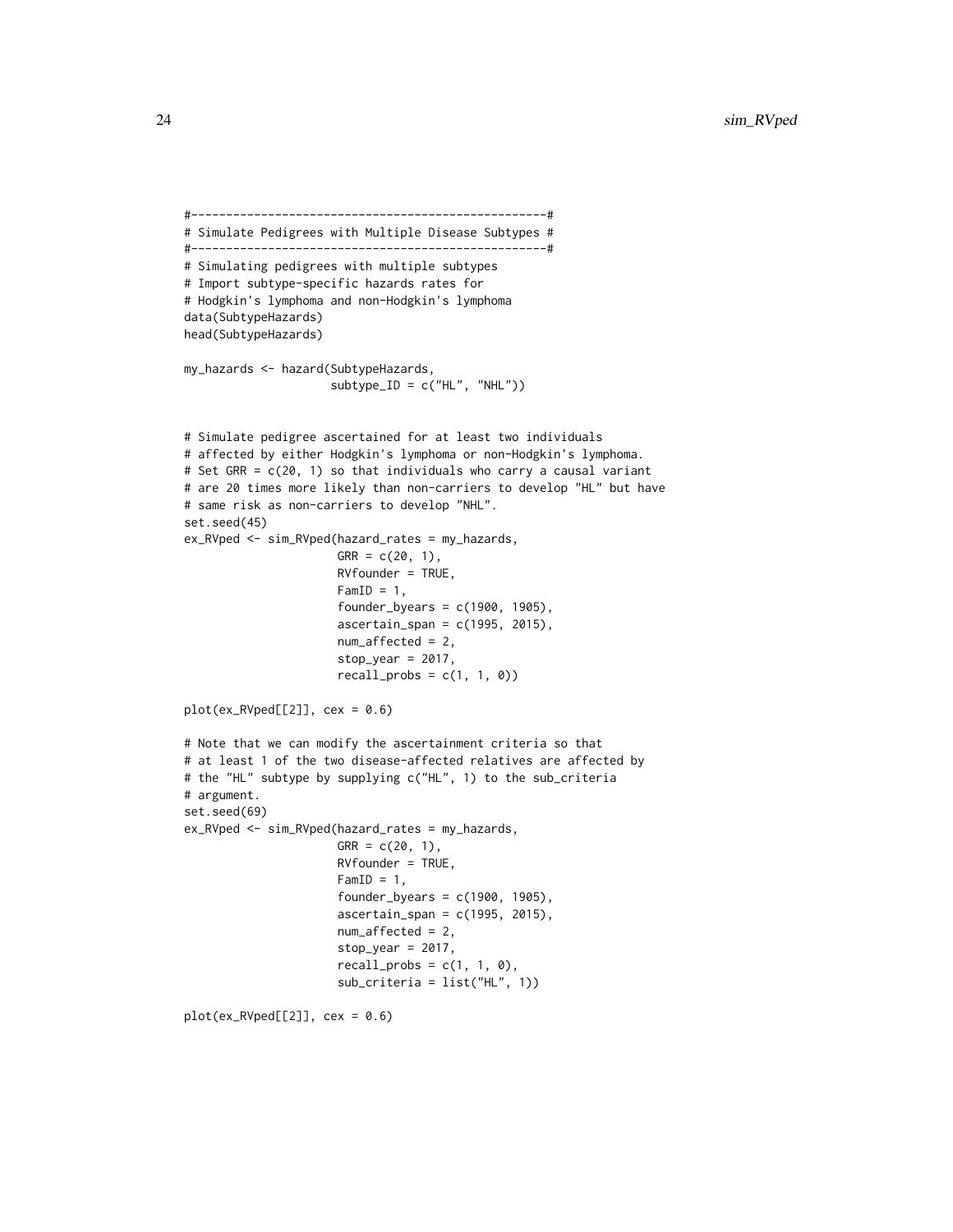<span id="page-24-0"></span>

#### Description

A dataset that contains the following age-specific hazard rates: (1) the age-specific hazard rates for Hodgkin Lymphoma and Non-Hodgkin Lymphoma in the United States, (2) the age-specific hazard rates for death in the United States, and (3) the age-specific hazard rates for death for individuals, living in the United States, who have been diagnosed with either Hodgkin Lymphoma and Non-Hodgkin Lymphoma.

#### Usage

data(SubtypeHazards)

#### Format

A data frame with 100 rows and 4 variables:

pop\_HL\_hazard The population, age-specific hazard rate for Hodgkin Lymphoma pop\_NHL\_hazard The population, age-specific hazard rate for Non-Hodgkin Lymphoma unaffected\_death\_hazard The age-specific hazard rate for death in the unaffected population affected\_death\_hazard The age-specific hazard rate for death in the affected population

#### Details

The SubtypeHazards dataset contains the following age-specific hazard rates which roughly mimic: (1) the age-specific hazard rates for Hodgkin Lymphoma and Non-Hodgkin Lymphoma in the United States, (2) the age-specific hazard rates for death in the United States, and (3) the agespecific hazard rates for death for individuals, living in the United States, who have been diagnosed with either Hodgkin Lymphoma and Non-Hodgkin Lymphoma. The age-specific hazard rates of disease onset and death in the affected populations were estimated by the Surveillance, Epidemiology, and End Results Program (SEER) SEER\*Stat Software, and the age-specific hazard rates of death in the United States were estimated from actuarial life tables provided by the Social Security Administration.

The four columns in the SubtypeHazards dataset provide age-specific hazard rates, in yearly increments, beginning at age 0 and ending with age 100. That is, the values in the first row describe the hazard rates for an individual whose age is contained in the interval [0, 1), while the values in the second row describe the hazard rates for an individual whose age is contained in the interval [1, 2), and so on.

# References

The Surveillance, Epidemiology, and End Results (SEER) Program. <https://seer.cancer.gov/> Bell, F. C., Miller, M. L. (2005). *Life Tables for the United States Social Security Area, 1900-2100*. Baltimore, Md.: Social Security Administration, Office of the Chief Actuary.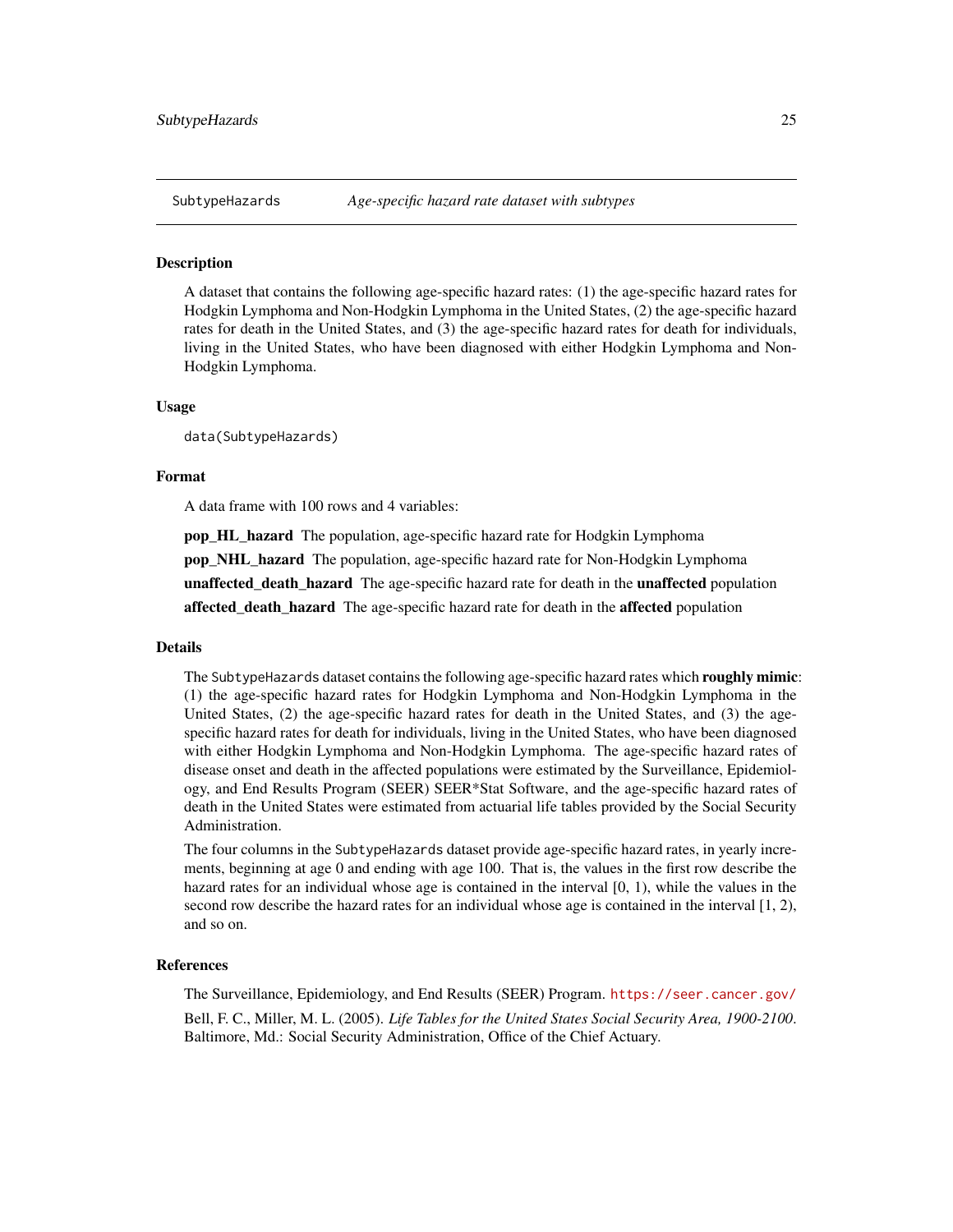<span id="page-25-0"></span>

# Description

Summarize a sample of pedigrees

# Usage

## S3 method for class 'ped' summary(object, ...)

# Arguments

| object   | An object of class ped.                       |
|----------|-----------------------------------------------|
| $\cdots$ | additional arguments passed to other methods. |

# Details

The summary.ped function returns two data frames. The first is called family\_info, and contains the following fields for each family supplied.

| variable       | description                                                                               |
|----------------|-------------------------------------------------------------------------------------------|
| FamID          | family identification number                                                              |
| totalRelatives | total number of relatives                                                                 |
| numAffected    | total number of disease-affected individuals                                              |
| aveOnsetAge    | average onset age among the disease-affected relatives                                    |
| aveIBD         | average of the pairwise IBD probabilities among the disease-affected relatives            |
| ascertainYear  | the year the pedigree was ascertained                                                     |
| segRV          | logical Indicates whether or not pedigree segregates a causal variant.                    |
|                | If the pedigree segregates the variant segR $V = TRUE$ .                                  |
| p_subtypeLabel | NOTE: this is only listed when pedigrees contain relatives affected by multiple subtypes. |
|                | the proportion of disease-affected relatives in the family with the specified subtype.    |
|                | Here "subtype Label" is determined by subtype ID specifed by the user when creating the   |
|                | hazard object.                                                                            |

The second item returned by summary.ped is called affected\_info, and contains the following fields for each disease-affected relative supplied.

| description                                                                                 |
|---------------------------------------------------------------------------------------------|
| family identification number                                                                |
| individual identification number                                                            |
| the individual's birth year, when applicable, otherwise NA                                  |
| the individual's year of disease onset, when applicable, otherwise NA                       |
| the individual's year of death, when applicable, otherwise NA                               |
| a proband identifier: proband = TRUE if the individual is the proband, and FALSE otherwise. |
|                                                                                             |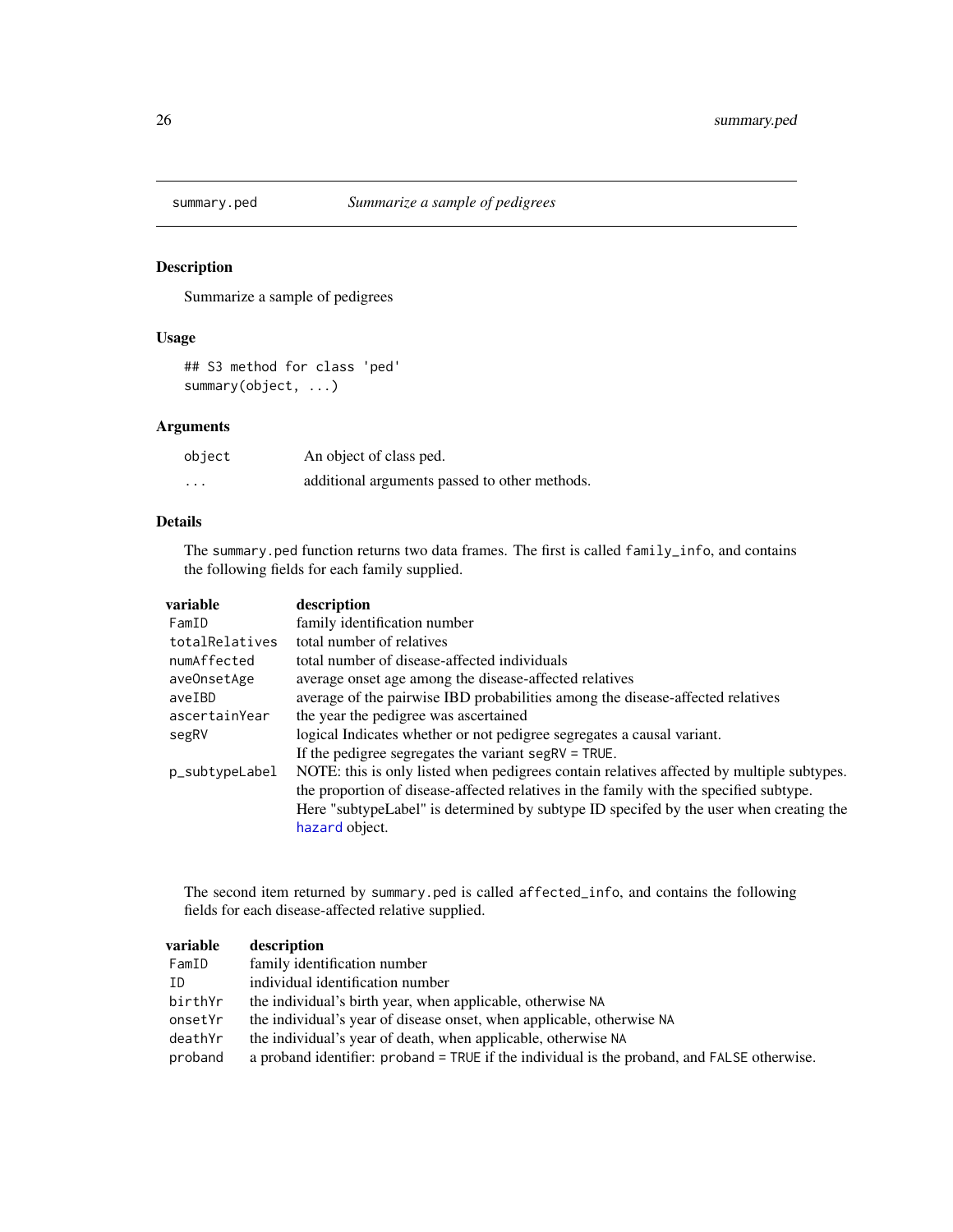#### <span id="page-26-0"></span>trim\_ped 27

| RVstatus | the individual's causal RV status; set to 1 if individual is a carrier, and 0 otherwise.   |
|----------|--------------------------------------------------------------------------------------------|
| subtvpe  | NOTE: this is only listed when pedigree was simulated for diseases with multiple subtypes. |
|          | The individual's disease subtype.                                                          |

# Value

| family_info | A data frame containing family specific variables for each pedigree supplied.<br>See details.                               |
|-------------|-----------------------------------------------------------------------------------------------------------------------------|
|             | affected info A data frame containing information for the affected individuals in each pedi-<br>gree supplied. See details. |

# Examples

```
#Read in age-specific harard data and create hazard object.
data(AgeSpecific_Hazards)
haz_obj <- hazard(hazardDF = AgeSpecific_Hazards)
#Simulate a pedigree ascertained for multiple affecteds
set.seed(6)
RVped2015 <- sim_RVped(hazard_rates = haz_obj,
                       num_affected = 2,
                       ascertain_span = c(1900, 2015),GRR = 30, carrier_prob = 0.002,
                       RVfounder = TRUE,
                       stop_year = 2015,
                       recall_probs = c(1),
                       founder_byears = c(1900, 1925),
                       FamID = 1)[[2]]# Plot the pedigree with age labels at the year 2015
plot(RVped2015, ref_year = 2015)
# View summary information for the pedigree
summary(RVped2015)
# Import the EgPeds dataset and create ped object
data(EgPeds)
study_peds <- new.ped(EgPeds)
# View summary information for study_peds
```

```
summary(study_peds)
```
<span id="page-26-1"></span>trim\_ped *Trim pedigree based on proband recall*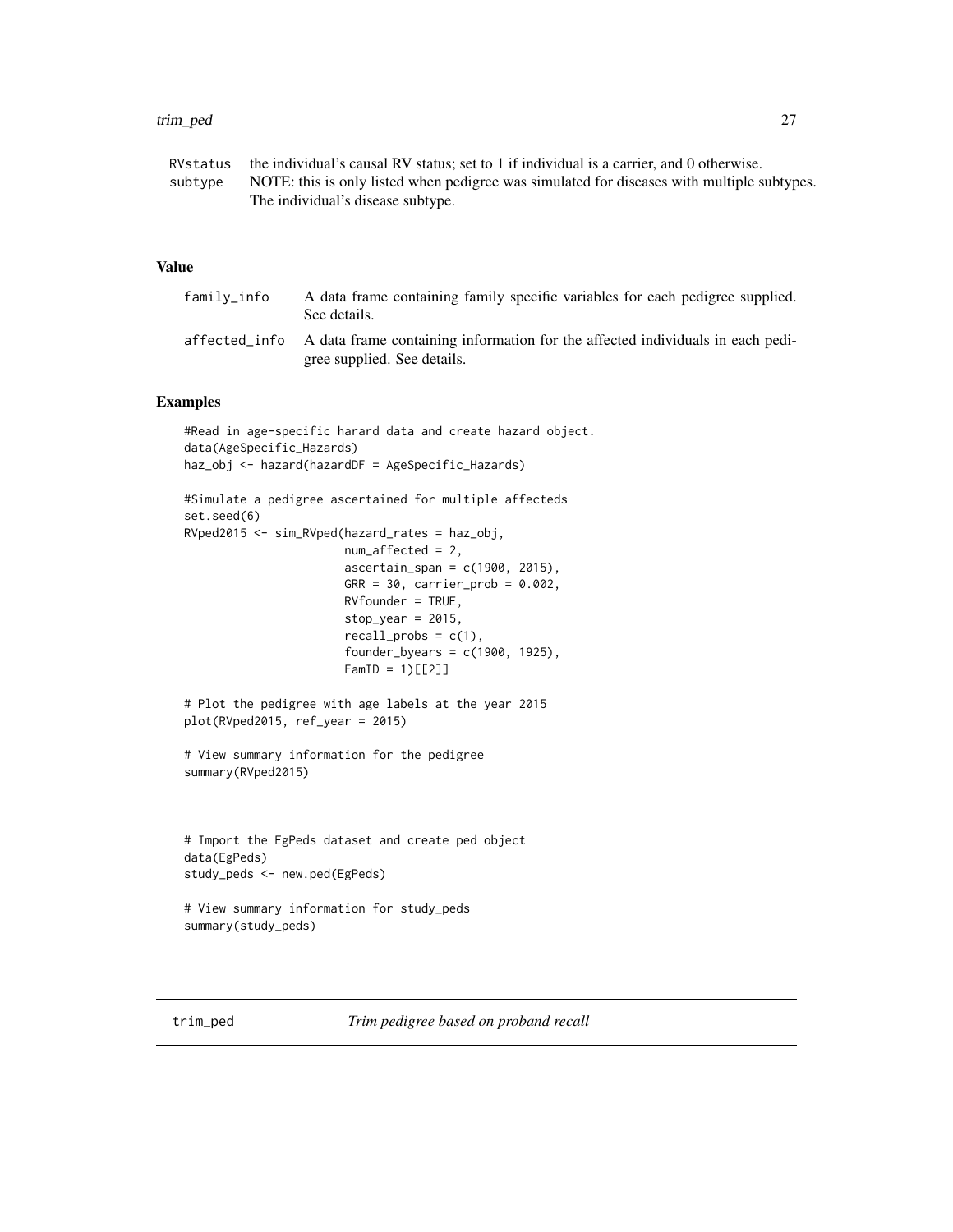#### <span id="page-27-0"></span>Description

Primarily intended as an internal function, trim\_ped chooses a proband and trims relatives based on the proband's probability of recalling his or her relatives.

#### Usage

trim\_ped(ped\_file, recall\_probs = NULL)

#### Arguments

| ped_file     | An object of class ped. A pedigree generated by sim ped or sim RVped, or an<br>object created by the function new ped. See details.                                                              |
|--------------|--------------------------------------------------------------------------------------------------------------------------------------------------------------------------------------------------|
| recall_probs | Numeric. The proband's recall probabilities for relatives, see details. If not<br>supplied, the default value of four times kinship coefficient between the proband<br>and the relative is used. |

# Details

By default recall\_probs is four times the kinship coefficient, as defined by Thompson (see references), between the proband and the probands relative, which results in a recall probability of  $2^{-(n-1)}$  for a relative of degree n. Alternatively, the user may specify a list of recall probabilities of length  $l > 0$ , in which case the first  $l-1$  items in recall probs are the respective proband recall probabilities for relatives of degree *1, 2, ..., l-1*, and the *l*th item in recall\_probs is the proband's recall probability for all relatives of degree  $l$  or greater. For example if recall\_probs =  $c(1)$  all relatives will be recalled by the proband with probability 1.

Occasionally, a trimmed family member must be retained to ensure that the pedigree can be plotted. When this occurs, family members who share a non-zero kinship coefficient with the proband are censored of all pertinent information, and will always have the following qualities:

- 1. availability status  $= 0$
- 2. affected status = NA
- 3. birth year  $= NA$
- 4. onset year = NA
- 5. death year = NA
- 6.  $RR = NA$

Users who wish to use trim\_ped for pedigrees not generated by sim\_ped or sim\_RVped must use [new.ped](#page-7-1) to create an object of class ped. The ped object *must* contain the following variables for each pedigree member:

| name     | type    | description                                                       |
|----------|---------|-------------------------------------------------------------------|
| FamID    |         | numeric family identification number                              |
| ID       |         | numeric individual identification number                          |
| dadID    |         | numeric identification number of father                           |
| momID    |         | numeric identification number of mother                           |
| sex      | numeric | gender identification; if male sex = $\theta$ , if female sex = 1 |
| affected |         | logical disease-affection status:                                 |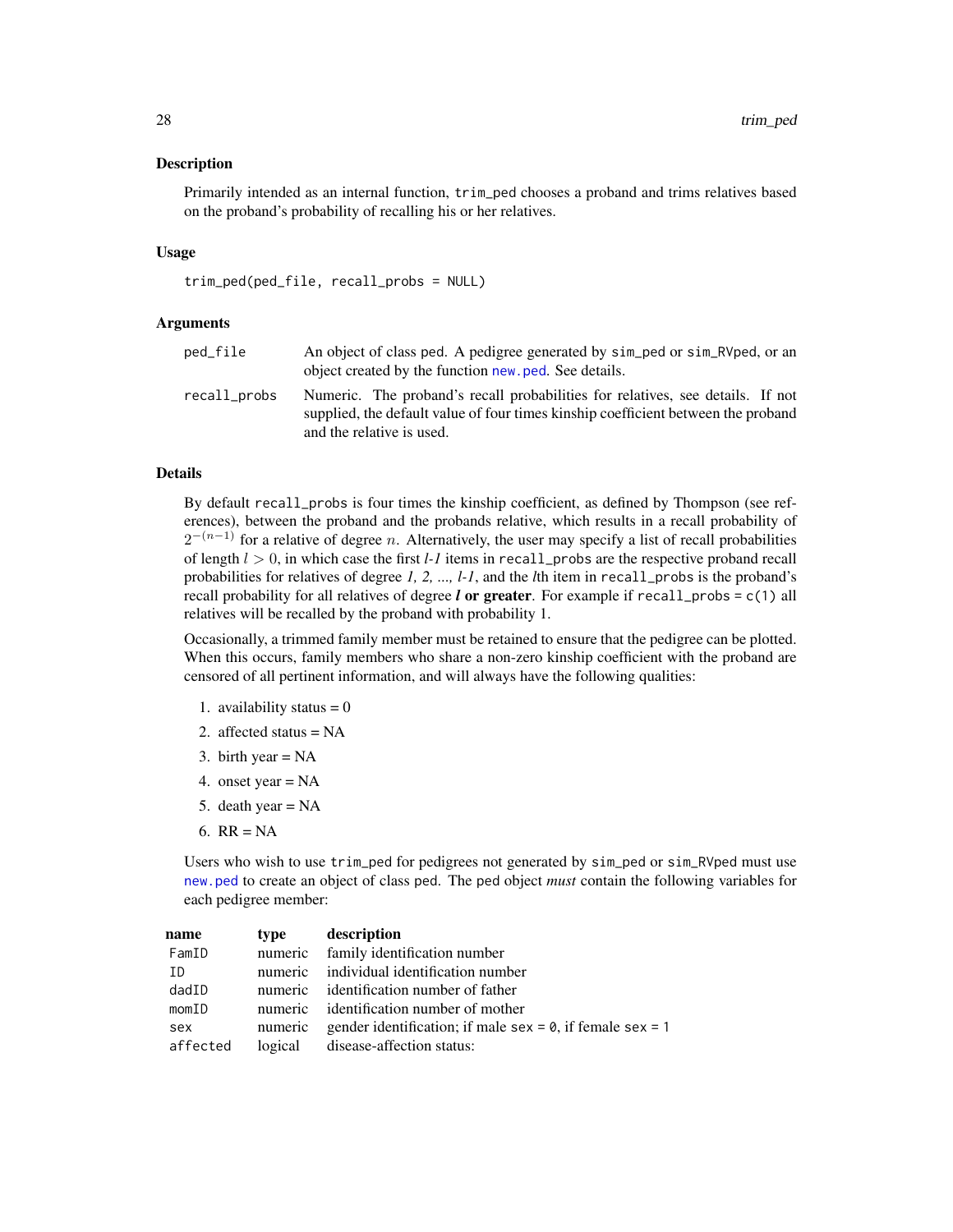#### <span id="page-28-0"></span>trim\_ped 29

| proband   | logical | a proband identifier: proband = TRUE if the individual is the proband, and FALSE otherwise. |
|-----------|---------|---------------------------------------------------------------------------------------------|
|           |         | affected = TRUE if affected by disease, and FALSE otherwise,                                |
| birthYr   | numeric | the individual's birth year.                                                                |
| onsetYr   | numeric | the individual's disease onset year, when applicable.                                       |
| deathYr   |         | numeric the individual's death year, when applicable.                                       |
| <b>RR</b> | numeric | the individual's relative risk of disease.                                                  |
| available | logical | availibility status;                                                                        |
|           |         | available = TRUE if available, and FALSE otherwise.                                         |

# Value

ped\_trim The trimmed pedigree.

# References

Nieuwoudt, Christina and Jones, Samantha J and Brooks-Wilson, Angela and Graham, Jinko (2018). *Simulating Pedigrees Ascertained for Multiple Disease-Affected Relatives*. Source Code for Biology and Medicine, 13:2.

Thompson, E. (2000). *Statistical Inference from Genetic Data on Pedigrees.* NSF-CBMS Regional Conference Series in Probability and Statistics, 6, I-169.

#### See Also

[sim\\_RVped](#page-19-1), [sim\\_ped](#page-16-1), [new.ped](#page-7-1)

```
#Read in example pedigree to trim
data(EgPeds)
egPeds <- new.ped(EgPeds)
#plot example_ped using kinship2
plot(subset(egPeds, FamID == 1), location = "topright", cex = 0.85)mtext("Original Pedigree", side = 3, line = 2)
## Trim pedigree examples
# Illustrate the effect of various settings for recall_probs
Recall_Probabilities <- list(c(1),
                             c(1, 0.5),
                             c(1, 0.25, 0.1))
for (k in 1:length(Recall_Probabilities)) {
   set.seed(2)
   #trim pedigree
   TrimPed <- trim_ped(ped_file = subset(egPeds, FamID == 1),
                       recall_probs = Recall_Probabilities[[k]])
   plot(TrimPed, location = "topright", cex = 0.85)
```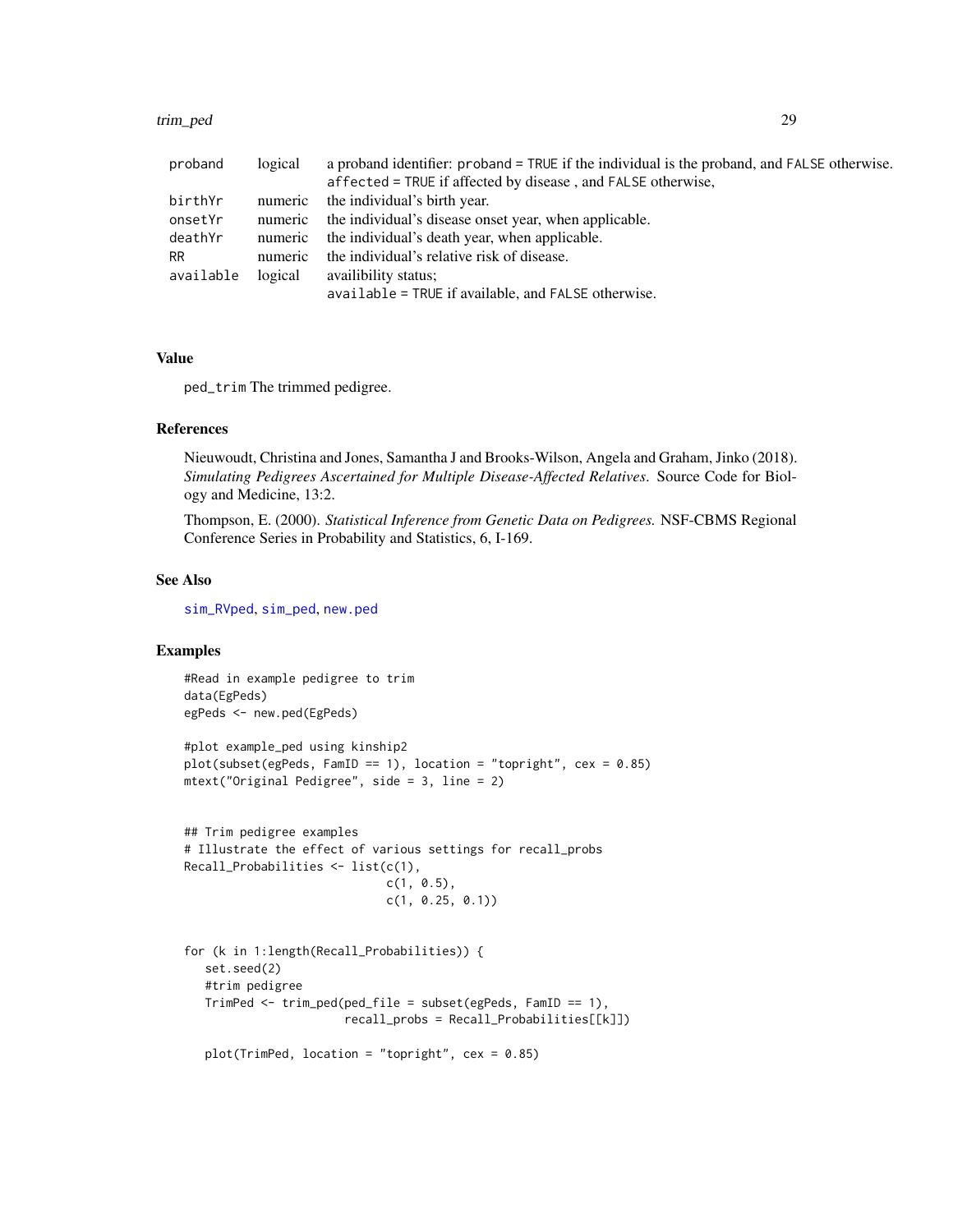30 trim\_ped

```
mtext{text(paste0("recall\_probs = (", sep = "",paste(Recall_Probabilities[[k]], collapse = ", "), ')' ),
            side = 3, line = 2)
```
}